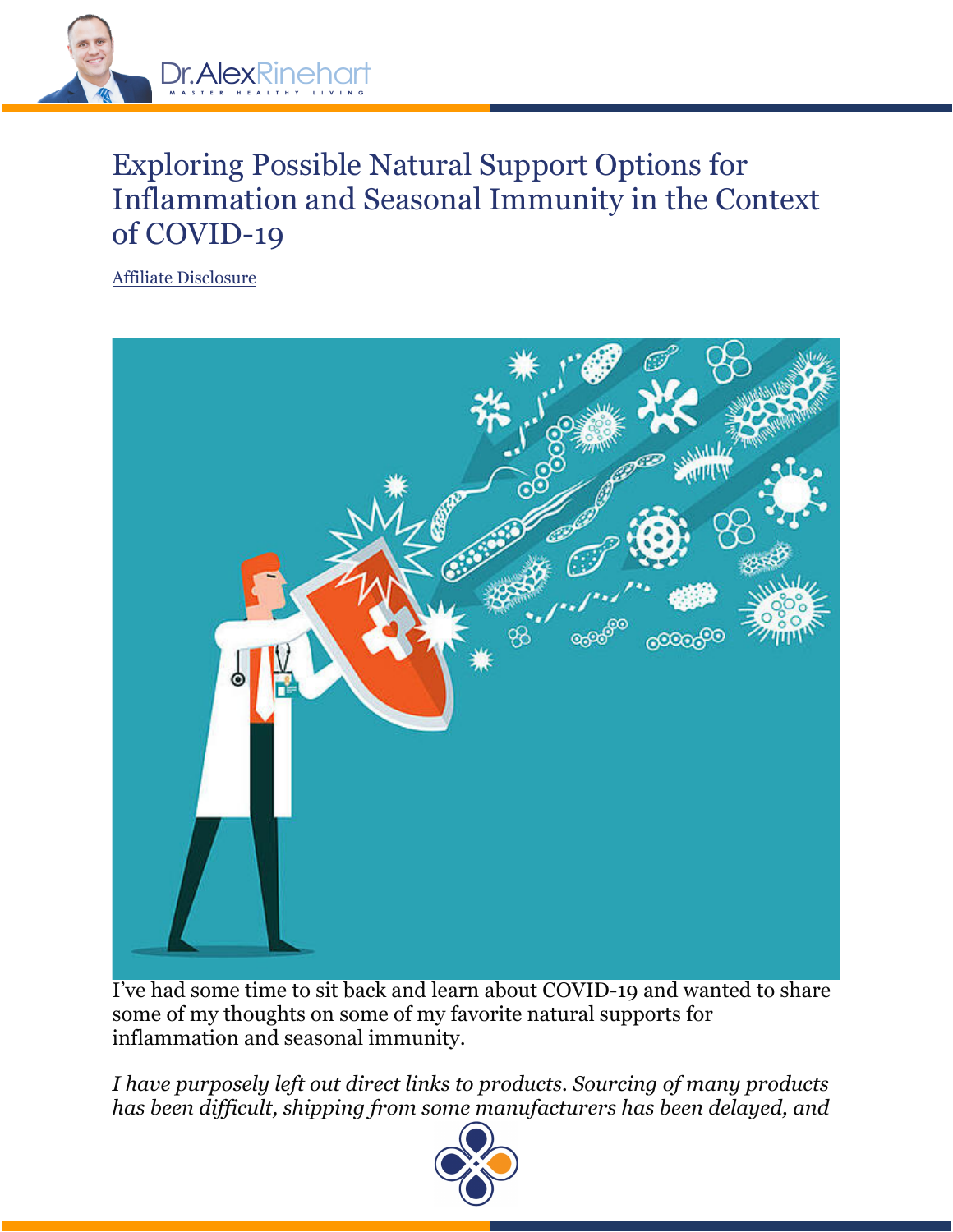

*discussing COVID-19 has been a polarizing subject.*

*Many of the other aspects of the COVID-19 discussion have already been broadcast enough, and I have left discussion of the public health strategies to the experts.*

*Whether you choose to try natural support through me, your health food store, or grocery store - my job right now is to educate. I have chosen not to self-promote other articles or shop links directly on this discussion.*

*My team can help our clients with general questions on what we may or may not have at this time separately. We cannot give direct clinical advice.*

*The mentions of ingredients or strategies are for educational purposes as to how to support immune function naturally, and are not to be confused as cures, treatments, or prevention. Follow manufacturer or health professional instructions when using natural supplements. They are ways to support your immune system naturally; and at the time of this writing, most have not been studied in the context of COVID-19.*

*When it comes to COVID-19, get tested if you display symptoms, seek appropriate care, and follow public health and CDC guidelines and directives.*

*Some anti-inflammatory medications may suppress the immune system and may not be recommended in the context of COVID-19 - please review any medication or over-the-counter anti-inflammatory use with your doctor or pharmacist.*

*These strategies are not inclusive of all options out there to support your immunity. Work with trained and licensed health professionals to help guide you through the choices.*

*This information does not substitute professional health advice. Available data may evolve after the date this article is published.*

First, a key breakthrough in understanding the virus behind COVID-19 is that it gains entry to the body by binding to specific Angiotensin Converting Enzyme II (ACE2) receptors.

ACE2 receptors are primarily located in the lungs – and can also be expressed in circulatory system, digestive tract, brain, kidneys, ovaries, and testes (1; 2).

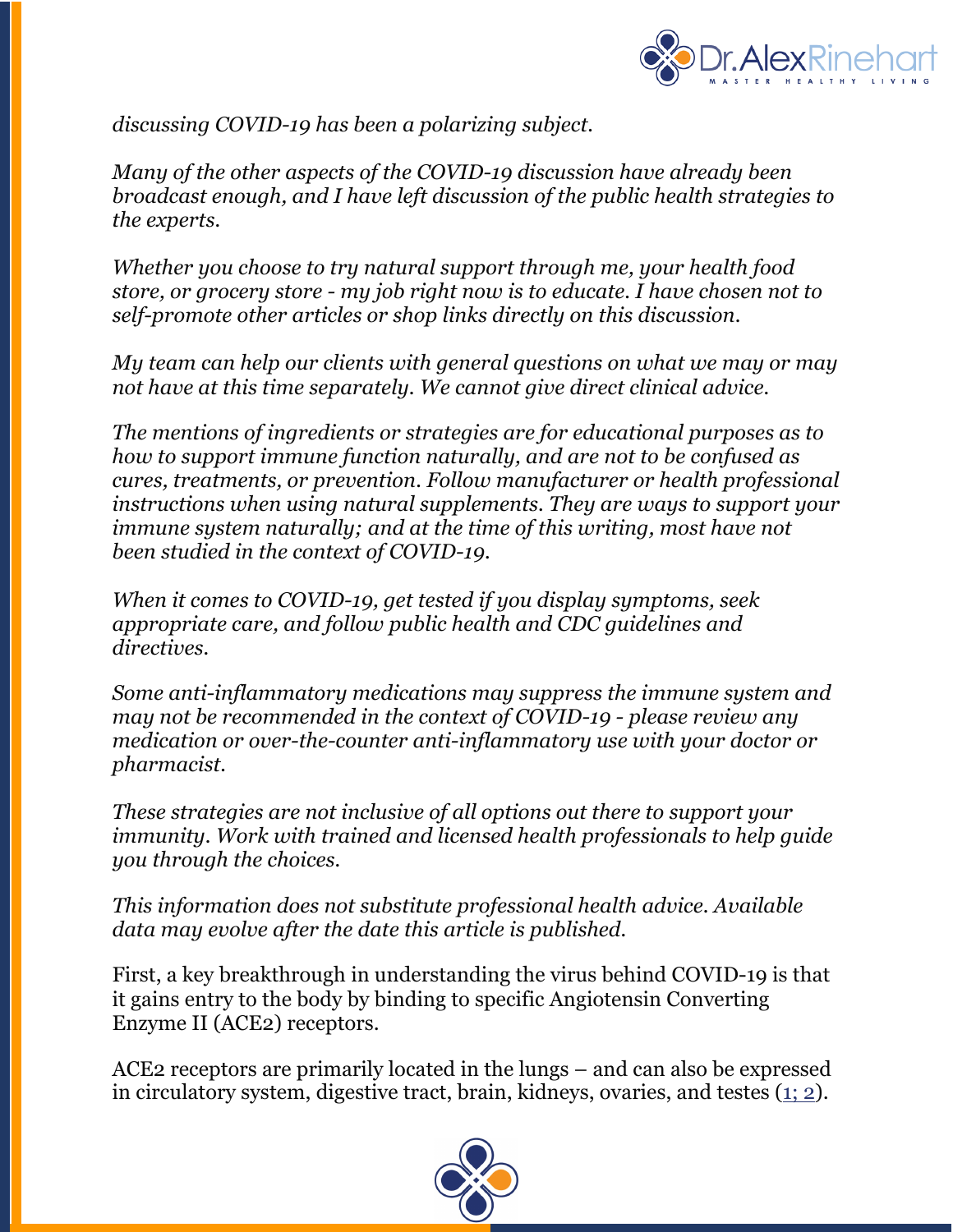

#### **The lungs and the gut are the primary means that the virus gains entry into the body.**

The more ACE2 receptors that are available – the easier the virus is able to infect, replicate, and create inflammation in the host.

**So the COVID-19 opportunities and dangers that I want to bring attention to come back to the the increased expression of ACE2 receptors in the presence of INFLAMMATION - and, most importantly, how those sources of inflammation are often rooted in controllable diet and lifestyle factors.**

The gastrointestinal system is a primary source of inflammation and immune dysfunction in the presence of **leaky gut** and an **altered microbiome**.

The gut is also a source of COVID-19 infection and replication (3).

The strategies discussed below support inflammation and a balanced immune response, and in large part, can be used safely and proactively by healthy individuals to support general wellness (independent of COVID-19 or other seasonal concerns).

# **Inflammation, ACE2 Receptors, and COVID-19:**

Inflammation causes the body to express more ACE2 receptors in the lungs, cardiovascular system, and gut.

One of the body's anti-inflammatory responses is to increase the expression of ACE2 receptors. The more inflammation that is present, the more ACE2 receptors.

This is a protective and normally healthy response by the body.

When it comes to COVID-19, ACE2 receptors happen to be the entry-target of the virus (4)- and because ACE2 is more expressed in inflamed (and unhealthier) individuals, the worst cases of COVID-19 may predominantly target older, and unhealthier populations.

Inflammation is not just present in the elderly, which is why I feel the virus has shown potential for serious complications with 20, 30 and 40 year olds too.

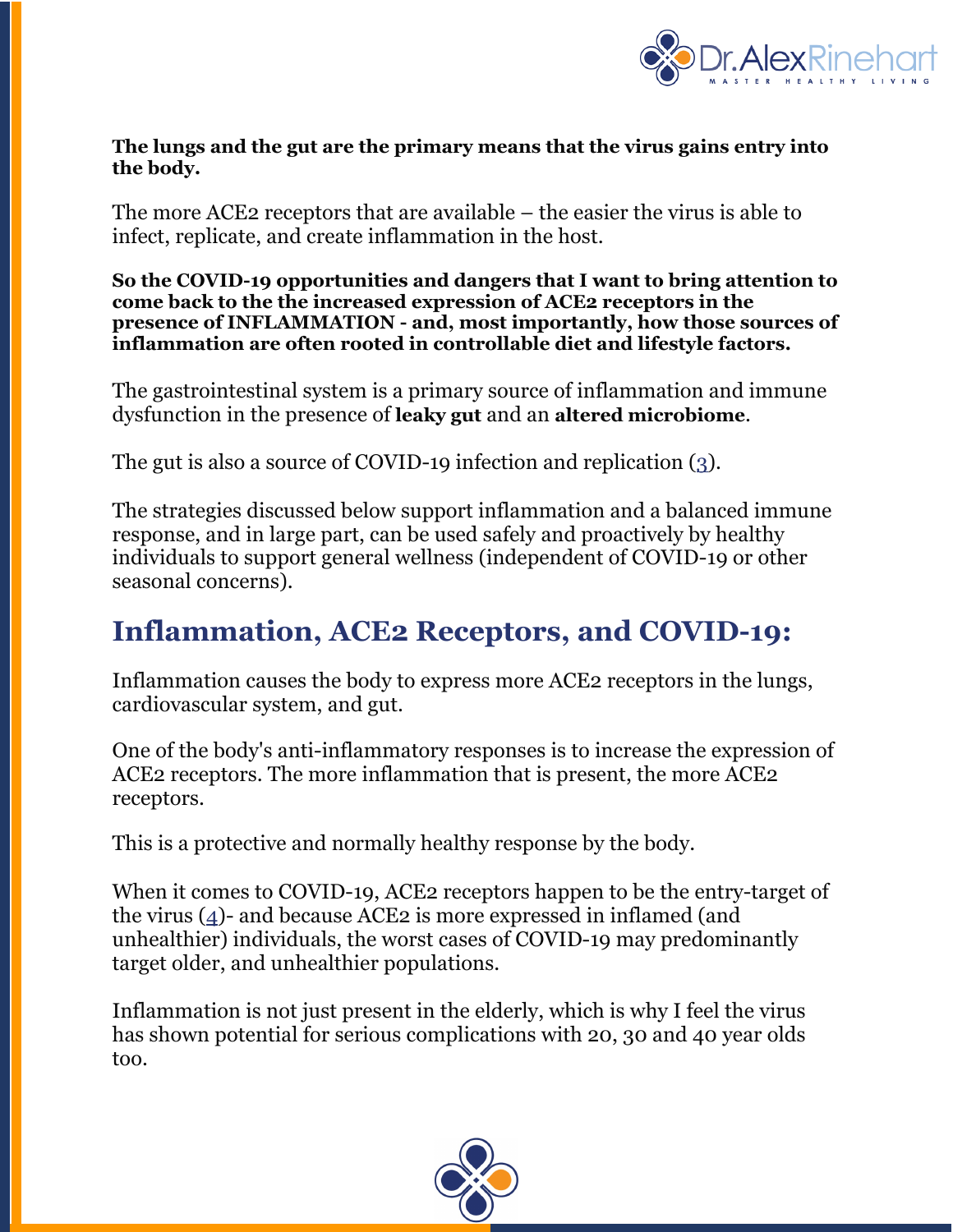

Genetic differences in how we express these receptors may also influence who is at more risk than others.

# **Key Contributors to Inflammation:**

### **1.) Smoking**

2.) High Blood Sugar /Excess Weight /Obesity

### **3.) Heart Disease**

4.) Current Infection Load (Epstein Barr Virus, Lyme Disease, Herpes Simplex, Cytomegalovirus, Mycoplasma, Gut Dysbiosis, other pathogens)

#### **5.) Alcohol Use**

6.) Leaky Gut (Medication, Food Sensitivities/Allergies/Intolerances, Dysbiosis, Mucosal Health, Alcohol, Infections, Oral Health)

#### **7.) Environmental Toxins (Metals, Air Pollution, Pesticides, Herbicides, Flame Retardants, Fuel Derivatives, etc)**

8.) Excess Exercise / Not Resting Enough, or Not Refueling after High-Intensity Exercise

### **9.) Acute or chronic emotional or physical stress. Poor sleep quality**

10.) Medication - Immunosuppressive drugs, ACE inhibitors (which block ACE1 and may promote ACE2 receptors)

#### **11.) Genetic tendencies toward certain inflammatory profiles in the presence of above triggers.**

In some individuals, the inflammatory reaction to the virus and its replication cycle is too much and creates an out-of-control inflammatory reaction known as a "cytokine storm" (5).

This storm of inflammation can overcome the body's defense systems and start to attack the lungs, blood, and other organs such as the heart. This is the end-stage of the virus and can be nearly impossible to stop.

Some people do not show any symptoms, others show mild symptoms, and some progress to a point of life-threatening inflammation.

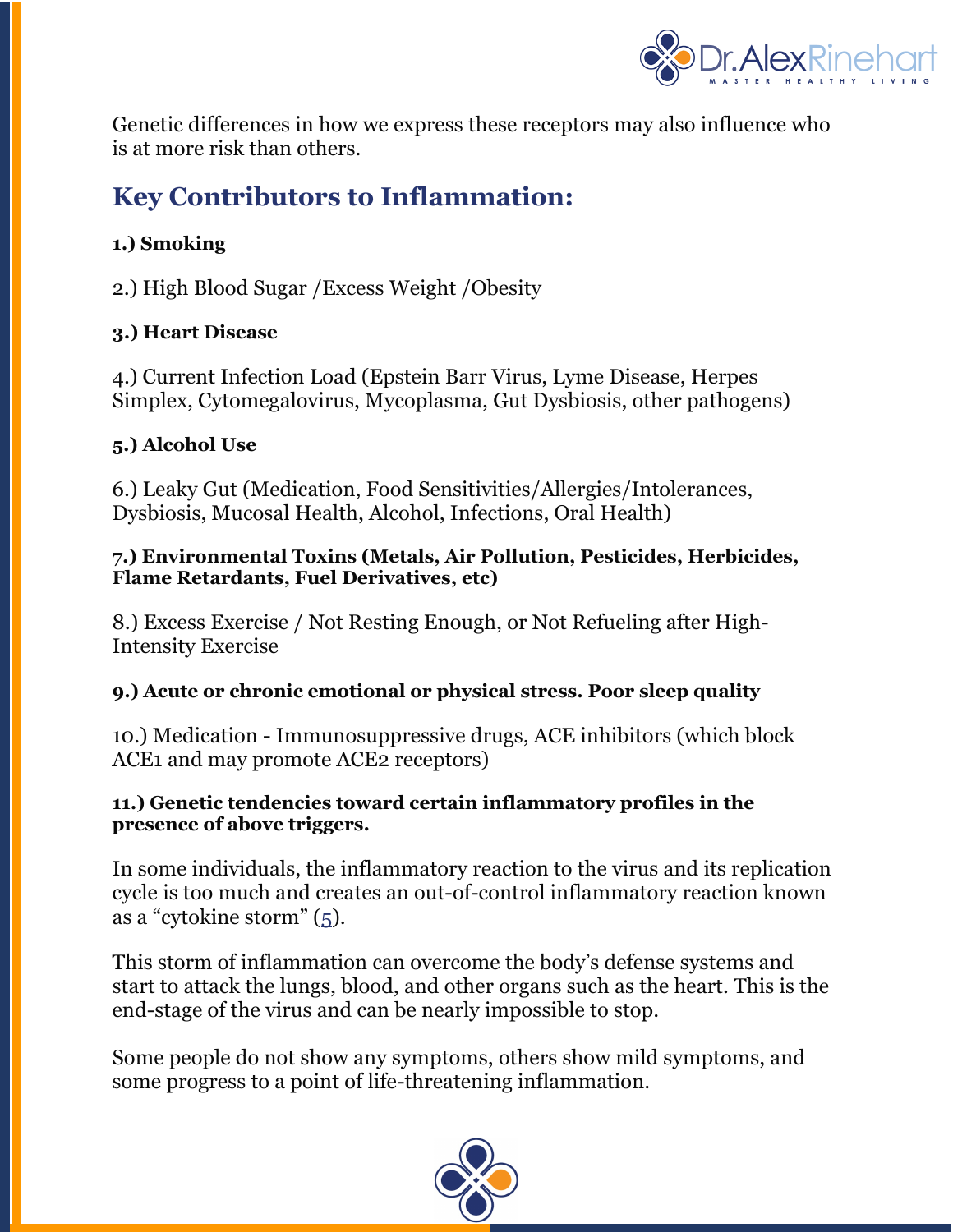

If I had to make a guess - risk of complications may come back to the question of how much inflammation one person has at baseline compared to another, in addition to how ready their immune and antioxidant systems are in the presence of a new infection.

If you look at the locations of ACE2 receptors, and the effect of inflammation on the host, some of the things we've learned about the virus start to make more sense.

**Follow inflammation and the presence and location of ACE2 receptors, and many of the associations being made in news headlines start to make more sense.**

## **Understanding Risk Factors and COVID-19**

ACE2 receptors are found in the blood and cardiovascular tissue. The location of these receptors is one of the main reasons that heart disease and chronic obstructive pulmonary disease (COPD) are top risk factors for serious or fatal complications from COVID-19.

It may also help us understand why anti-malaria drugs may support COVID-19 patient outcomes. These drugs may offer immune-modulation and inflammatory support to help stave off cytokine storms (6), and more directly, may help to support or maintain oxygen delivery in COVID-19 patients while the viral infection runs its course.

Anti-malarial drugs can be associated with their own side effects and that may complicate the use of these drugs at large scale.

**Artemisinin** is an anti-parasitic extract from wormwood that has been used as a natural anti-malarial support that *may* help block destruction of hemoglobin in red blood cells. Hemoglobin is what physically carries oxygen to tissues in the body. Generally, artemisinin may also offer support of anti-inflammatory mechanisms (7).

Due to anecdotal success of prescription anti-malarial drugs, artemisinin is worth bringing up as it may support some of the same mechanisms of the antimalarial drugs.

It has been suggested, and with some controversy, that COVID-19 may attack red blood cells, causing damage to hemoglobin, and subsequently reducing the body's ability to receive oxygen. Some doctors claim that their COVID-19 patients act almost as though the patient was dropped in a high-altitude

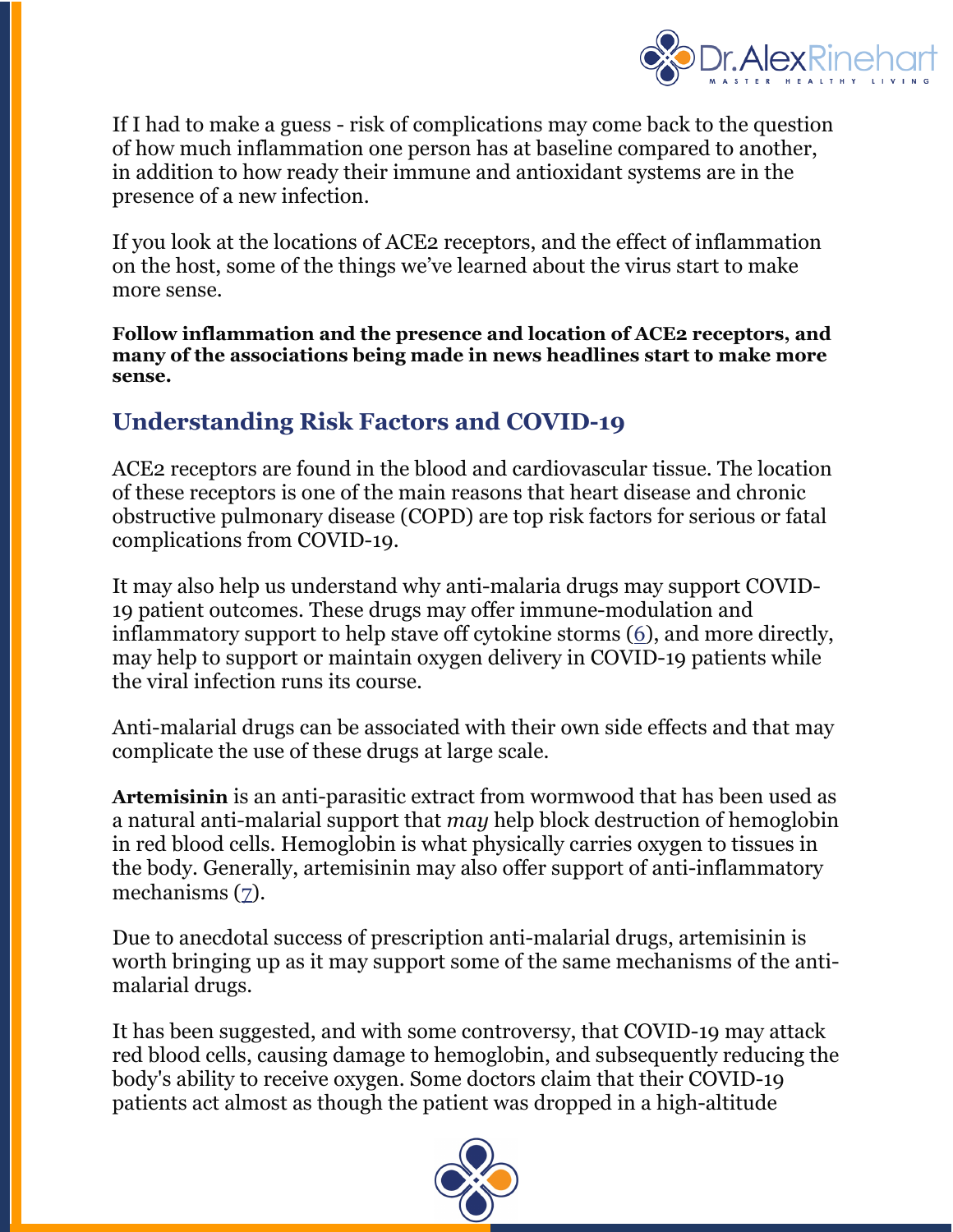

environment without climatizing - except the trigger in this case is not altitude, it is the potential viral attack against a component of hemoglobin in red blood cells.

Ventilators are still essential for hospital preparedness, but adjunctive supports to help with balancing the immune system and addressing potential loss of hemoglobin (and oxygen-carrying capacity of the blood) may be, as anecdotal reports have suggested, additionally supportive.

Ventilators can also physically damage and stress the lungs in intubated patients (8; 9). In most cases, these are absolutely necessary risks when oxygen delivery is the primary concern.

Exploring the utility of other options, or systemic approaches, may minimize the possibility for physical side effects to the lungs, but also and possibly more importantly, expand the treatment options available to doctors when ventilators are not readily available.

The presence of ACE2 receptors in the circulatory system is also why those with existing heart disease and hypertension are at higher risk (10), and in part, why smokers or diabetics are especially at risk since cardiovascular inflammation are common co-morbidities in these patients.

Smokers especially may have increase expression of ACE2 in the lungs (11). Inflammation from smoking is generally regarded to affect most tissues of the body  $(12)$ .

Obesity is also a significant risk factor for COVID-19 (13). It is a major source of systemic inflammation (14).

Adipose cells were once thought (and still thought by some) to only be storage depots for fat - but they also produce their own inflammatory factors (15).

As inflammation increases, release of these inflammatory factors increases, and expression of ACE2 receptors increases.

**Recent estimates have reported that up to 48.9% of American adults will be obese by 2030. The number will be greater than 50% in 29 states and no less than 35% in any state**  $(16)$ .

**The** *New England Journal of Medicine* **report detailed obesity and was not inclusive of Americans simply overweight. As of this writing, the CDC reports that 71.6% of American adults are overweight or obese** (17)**.**

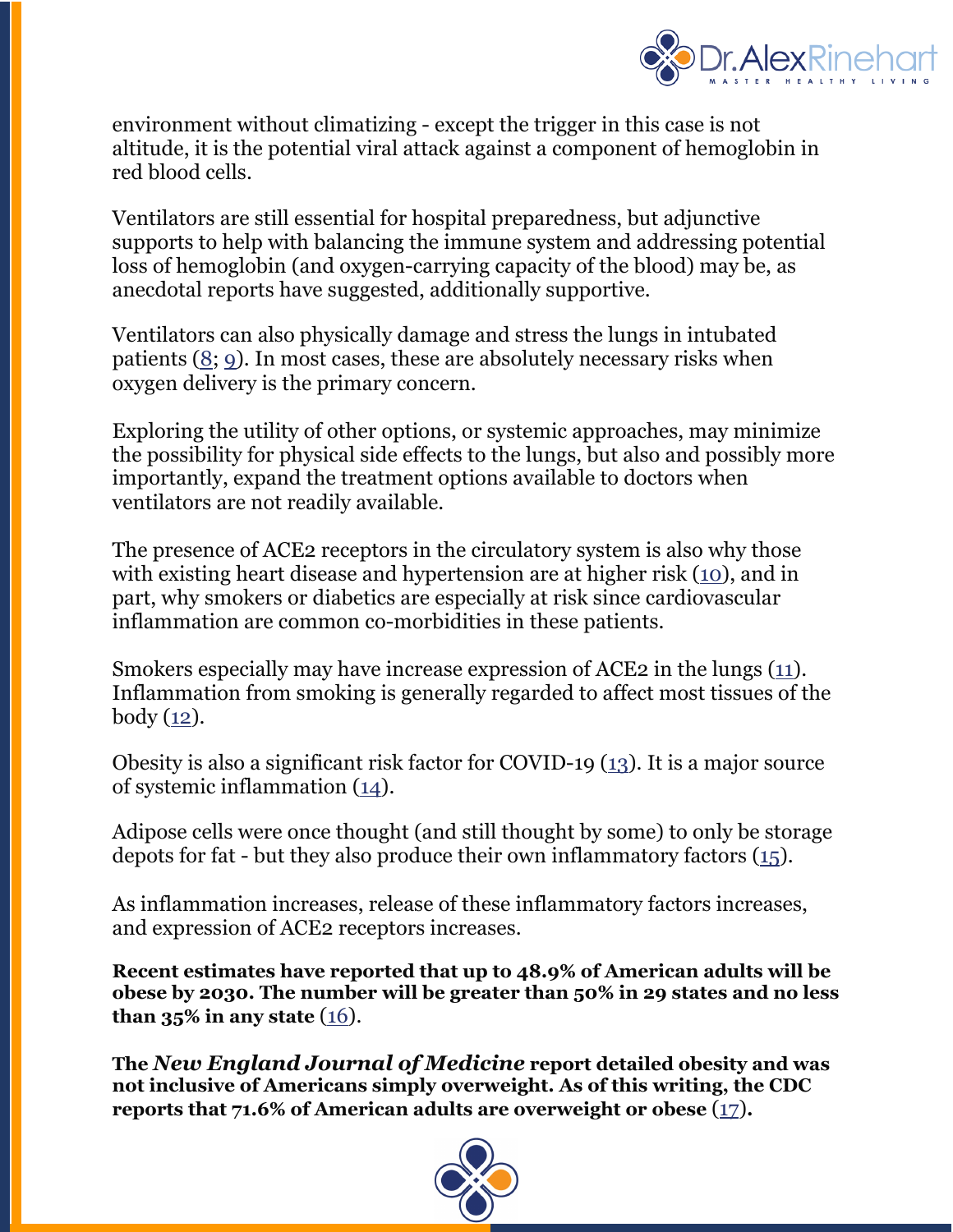

### **Loss of Immune Tolerance with Age?**

As we age, we become more dependent on "learned" or "adaptive" immunity to protect us from infection as some of our natural defenses become weaker with age (18; 19; 20; 21).

Learned immunity is, in a sense, a system of controlled inflammation against outside pathogens. As we age, learned immunity may become "more confused", the inflammation becomes less controlled as well.

As we age, a pathogen, especially a novel pathogen, may trigger an immune response that is more likely to inflict friendly fire against tissues like the lungs or heart.

Additionally, the innate immune system that makes up the other giant arm of our immune system may be weak and less able to mount an appropriate response.

This confusion or "loss of tolerance" is increased in the absence of a robust and healthy gut microbiome (22).

Since COVID-19 is a novel virus, we do not have any learned immunity against it and older adults and the elderly are more at risk. Other components of their immune system may also be at lower strengths, especially against a new threat.

If you add seasonal temperature drops, co-morbidities (especially obesity, heart disease and diabetes), and unhealthy lifestyle behaviors, risks can be compounded.

This loss of tolerance as we age can also play a role as to why older adults are at at much more risk for COVID-19 complications.

**Healthy gut bacteria and a healthy gut mucosa help to "train" immune cells - so that immune and inflammatory reactions are less likely to inflict harm on our healthy tissues (23).**

Maintaining a healthy gut and microbiome is essential to support a healthy, balanced, and properly trained immune system.

# **So while we may have less control over whether we are eventually exposed to COVID-19, we do**

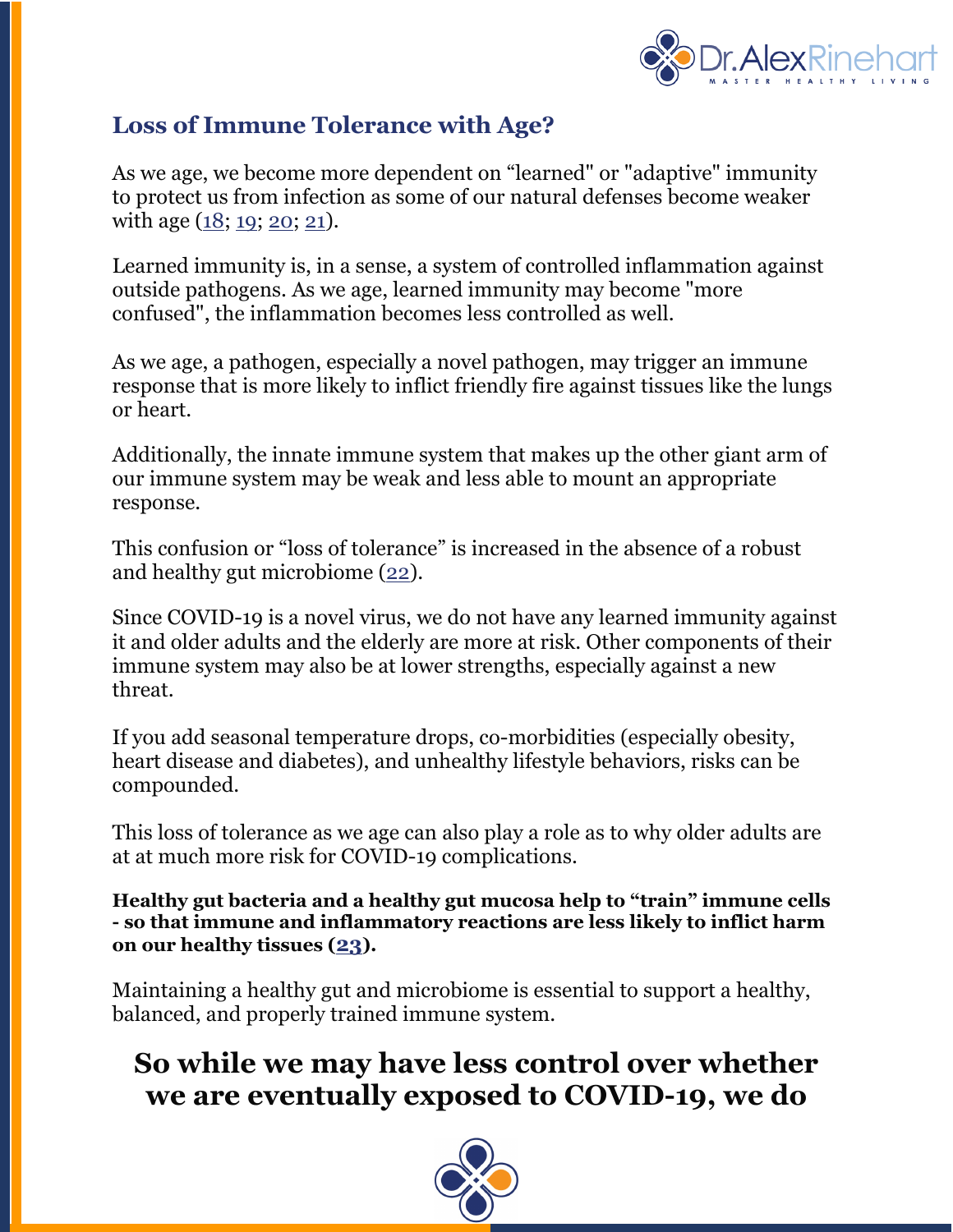

# **have control on how we manage inflammation, protect our gut, and keep our immune system properly balanced and trained against invaders and not our own tissues.**

# **Natural Strategies to Support Immune Health and Inflammation**

**I. Reduce stress with deep breathing, meditation, and gratitude. Get healthy sunlight, sleep, and exercise. Stay hydrated. These are foremost and can be implemented at home and can be implemented in most cases at no extra cost.**

**II. Support a healthy gut microbiome and heal leaky gut - These are the mucosal healing, probiotic, and prebiotic strategies that are central to many of my articles and my one-on-one strategies.**

**III. Support nutrient factors such as Vitamin D, Vitamin C, Vitamin A, Zinc, and Omega 3 Fatty acids.**

**IV. Consider immune, inflammation, and antioxidant supports. Avoid revving up inflammation or suppressing the immune system.**

**V. Antimicrobial Herbs and Probiotics**

**VI. Add emphasis to regular guidelines for a healthy, hypoallergenic, and anti-inflammatory diet.**

**VII. Find and maintain human connection in creative ways.**

## **I. Reduce Stress**

High stress will suppress normal immune and gut function. When stressed, the body is worried about getting away from the "danger" and dealing with other functions later.

Supplemental approaches to support the stress response are available with adaptogenic herbs such as ashwagandha, holy basil, rhodiola, and magnolia bark - as some of the most popular.

Relaxing factors such as magnesium, L-theanine, passionflower, and others help support calm. Drink caffeine in a smart manner - it is important to cycle

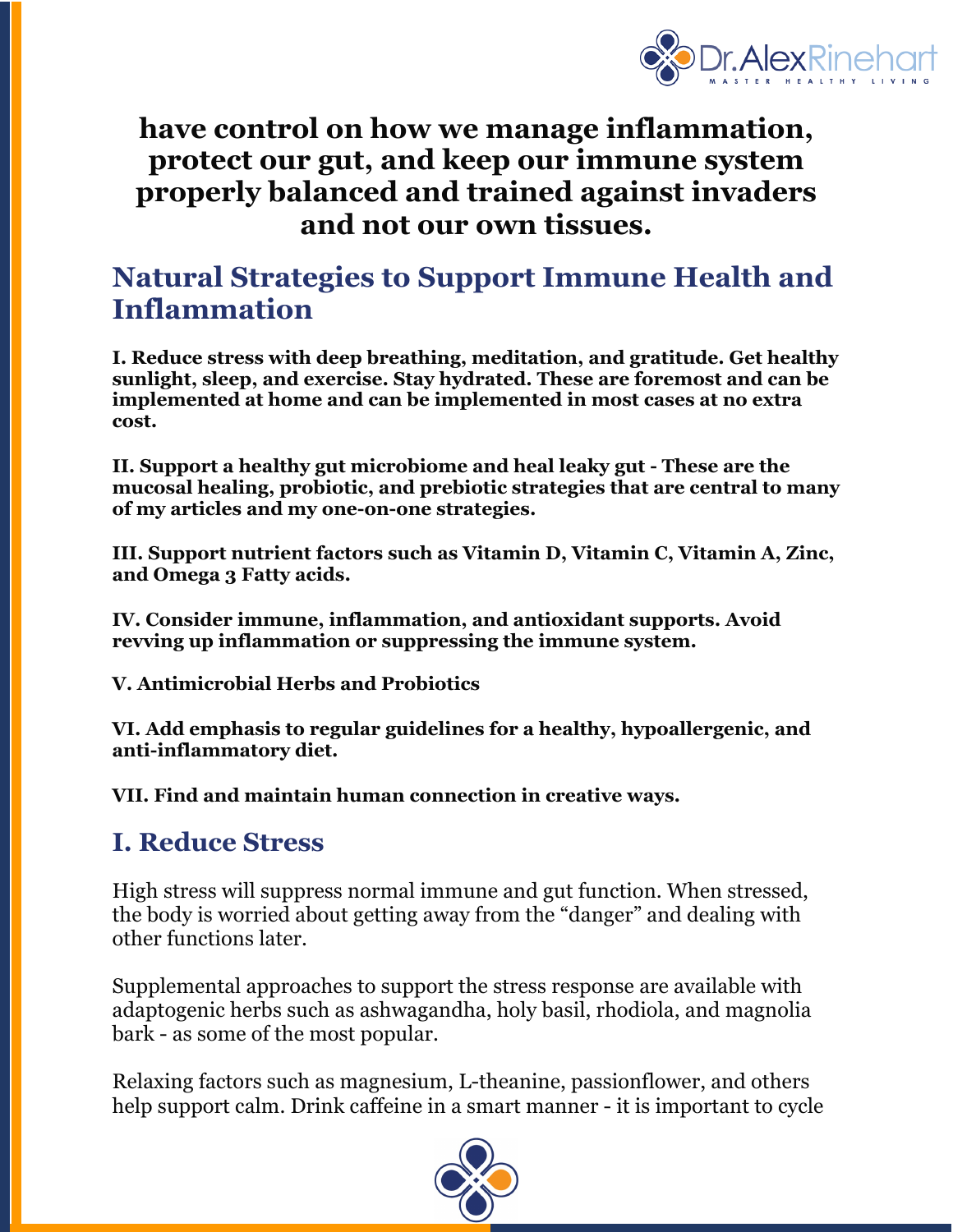

away from coffee for 7-14 days periodically every 6 weeks or so - even if that means switching to decaf as opposed to complete removal through that period.

Some of the biggest proponents of coffee like Dave Asprey (Bulletproof coffee) will also be the first to tell you that periodic abstinence is important - not just for the stress response, but for brain pathways related to mood, sleep, and focus.

### **Phosphatidylserine (PS)**, **phosphatidylcholine (PC)**,

and **palmitoylethanolamide (PEA)** may help to reboot our brain's response to stress and inflammation.

While your experience may differ and their use is beyond the scope of this article, I've had some amazing responses by a number of clients who have used the PS, PC, and PEA combination over a period of three months or longer.

# **II. Support a Healthy Gut**

The gut barrier can express ACE2 receptors, and does so at a higher rate when inflamed.

The gut is home to some  $70\%$  of total immune cells in the body – it is a critical player in protecting us from pathogens that can be swallowed via saliva.

### **When the gut is leaky, it allows toxins, large food proteins, and unwanted pathogens to pass into the bloodstream more freely. Most notably, lipopolysaccharides (LPS) can cross the gut into the blood and are a major cause of systemic inflammation. As a result. LPS may also drive more expression of ACE2 receptors.**

Removing sensitive foods, supporting digestion, and supporting the health and diversity of the gut microbiome with probiotics and prebiotics will all support a healthy immune system.

## **III. Individual Nutrients to Support Natural Immunity**

### 1. **Vitamin D**

– Vitamin D is a natural anti-inflammatory hormone that also helps referee our immune system. Many Americans are deficient at baseline

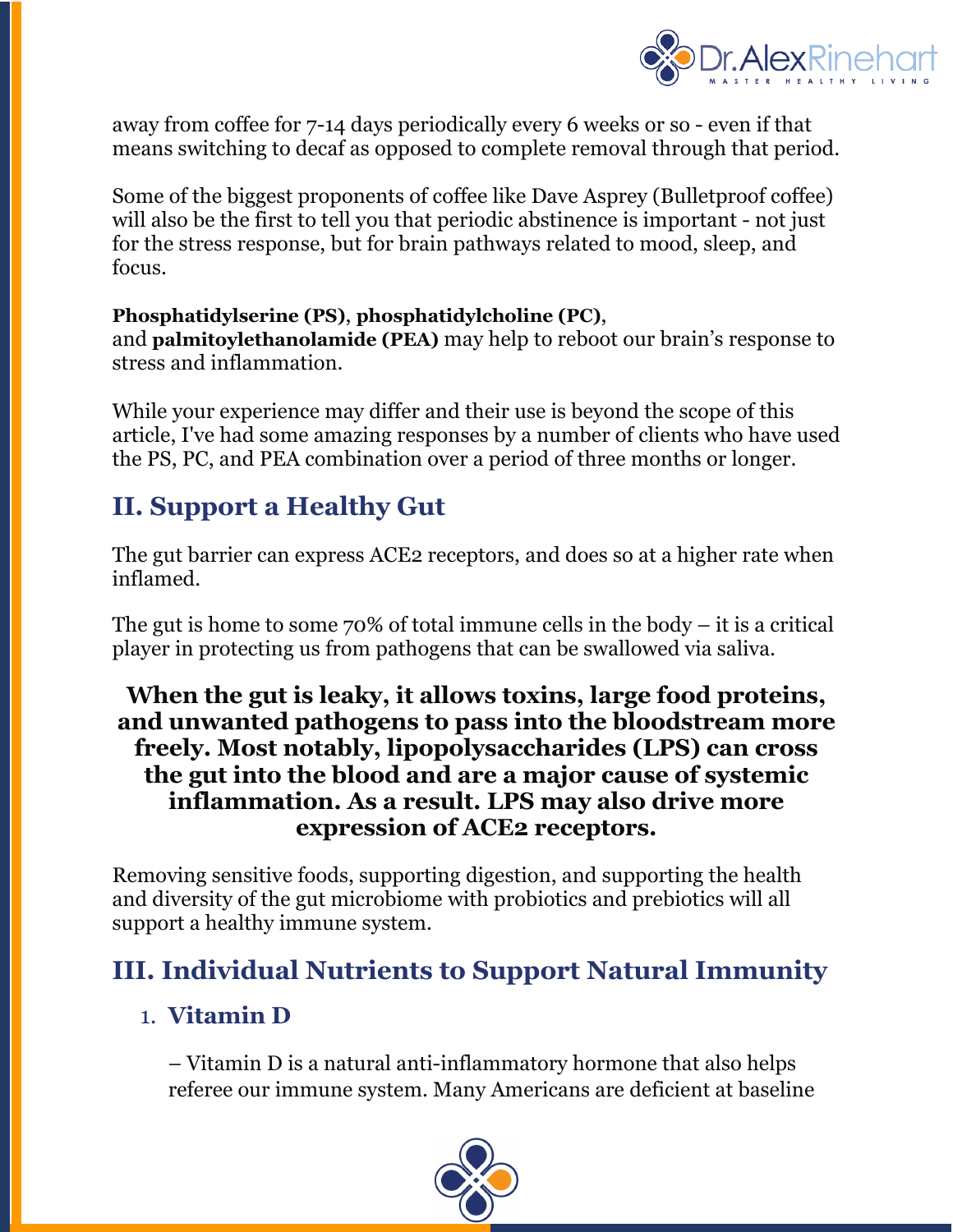

and could use vitamin D. We look to optimize blood levels of 25-OH vitamin D around 50-70ng/mL. Sunlight during peak hours of the day is important, supplementation can help. Food sources are typically not strong enough to make a significant impact. When taking high levels of vitamin D, we recommend taking vitamin K2-7 too. Vitamin D also helps our body absorb calcium, the K2-7 is important to managing where the calcium goes. Vitamin

### 2. **Vitamin C**

–Many online retailers including myself are sold out, but physical brick and mortar stores may still carry vitamin C. 1000-2000mg in split doses at 500mg at a time may be enough. It has long been accepted by mainstream and alternative medicine as an immune support.

New York City doctors have been reported using IV vitamin C as an adjunctive treatment in care of COVID-19 patients with strong anecdotal success.

**The potential antiviral roles of vitamin C (and vitamin D) was recently evaluated (April 2020) in context of the COVID-19 pandemic (23; 24).**

**-Quercetin** is very similar to vitamin C in its structure and shares properties of vitamin C. It may be more available in stores than Vitamin C and may be another option for you for a seasonal immune support. Quercetin is used commonly for its natural anti-histamine properties as it relates to seasonal allergies, but also supports possible antiinflammatory and anti-viral mechanisms (25).

### 3. **Vitamin A**

-While beta-carotene is a Vitamin A precursor and is highly prevalent in fruits and vegetables, it requires a conversion process that can be slow or absent in some individuals.

Sources of preformed Vitamin A include cod liver oil, eggs, and

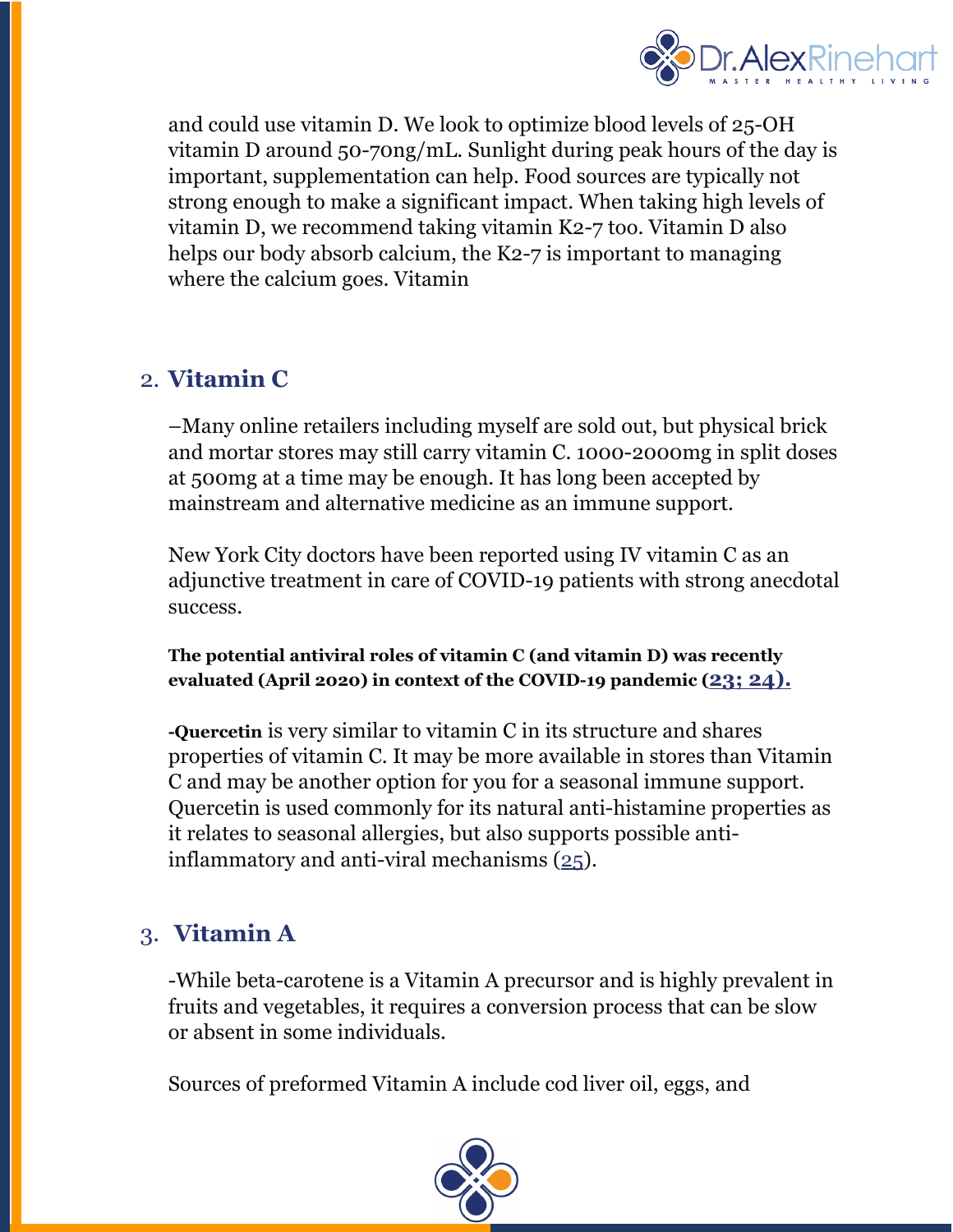

supplements. Vitamin A supports many aspects of immunity including the mucosal and barrier functions of the gut

(https://www.ncbi.nlm.nih.gov/pubmed/8801180; https://www.ncbi.nl m.nih.gov/pubmed/10832460; https://www.ncbi.nlm.nih.gov/pubmed /10604208).

### 4. **Zinc**

**-**Zinc is necessary for healthy immune function and mucosal health (26; 27; 28). Zinc levels are essential for normal immune function (29). It's commonly used to support seasonal immunity and your zinc needs increase when you are ill.

The use of zinc has also been reported by New York City and Chinese doctors in adjunctive care for COVID-19 patients.

## 5. **Omega-3 Fatty Acids**

-**EPA**, **DHA**, and **DPA** are naturally anti-inflammatory (30). Current evidence suggests they help counterbalance inflammatory omega-6 oils in the diet (soybean, corn, safflower, sunflower, etc).

DPA is a "forgotten" omega 3 that acts as a reserve supply of EPA and DHA, while also supporting its own unique anti-inflammatory mechanisms and conversion products.

-Omega-3 fatty acids also convert to specialized **pro-resolving mediators (PRMs/SPMs).** PRMS/SPMs protect the gut barrier and help "resolve" the inflammatory cycle once it is complete (31; 32). PRM's/SPM's help to turn off inflammation and initiate final cell clean-up when it comes to the inflammatory response. These resolving compounds may also be supportive for airway inflammation (33).

-**Cod liver oil** is not just a natural source of EPA, DHA, and DPA. It is a natural source of pre-formed Vitamin A and Vitamin D.

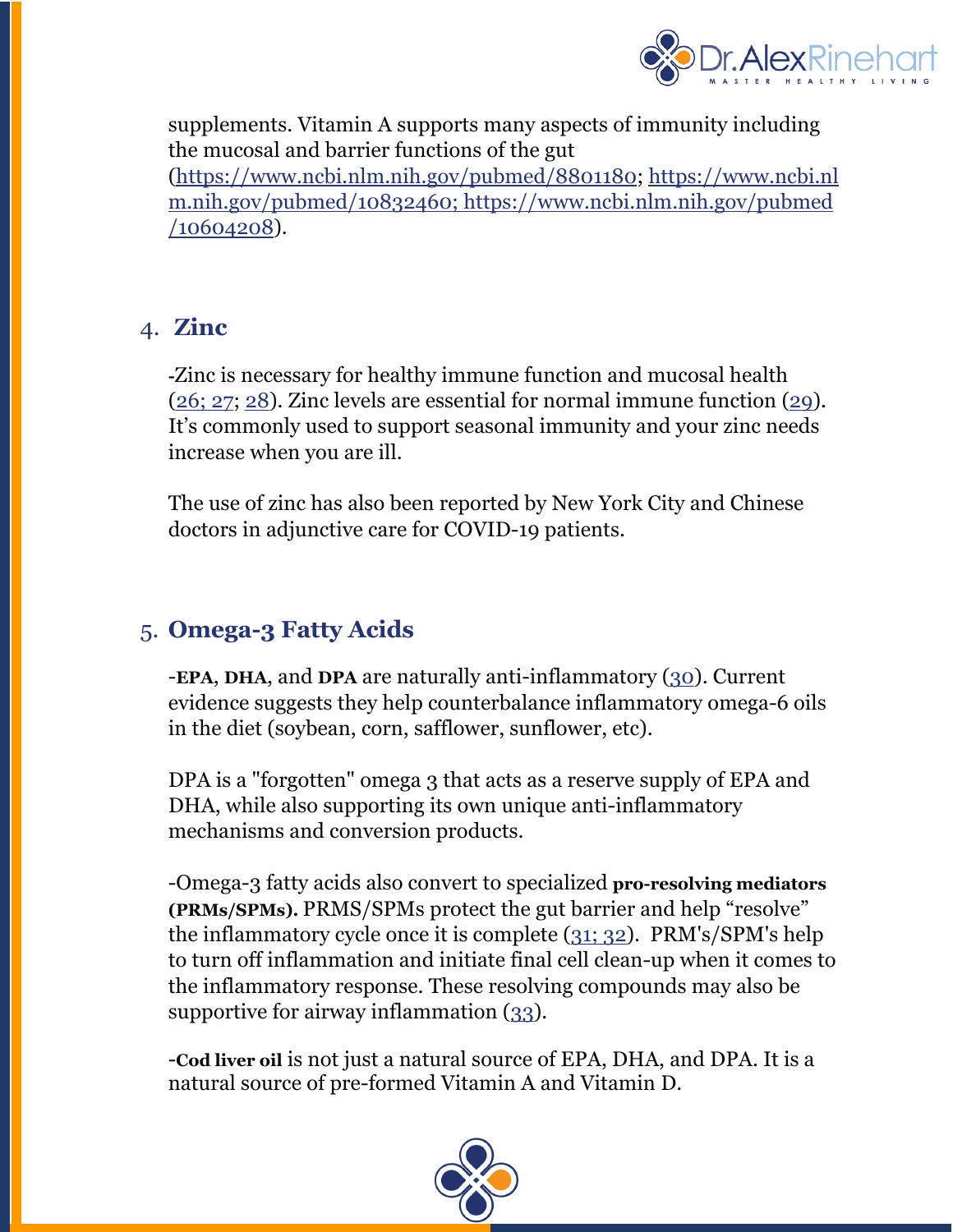

-Although all omega-3 fatty acids are associated with anti-inflammatory mechanisms, fish oil formulas high in **EPA** tend to be more suited for anti-inflammatory properties of fish oil as it pertains to counterbalancing inflammatory omega-6 oils, as well possibly providing more targeted anti-inflammatory benefits for the gut (34).

-Vegans and vegetarians may consider krill oil. Alpha-linolenic acid is also a plant-source (such as flax oil) of omega 3 fats, but its conversion to EPA and DHA is weak.

Unique person-to-person genetics can make this conversion even weaker and this can make vegetarians and vegans especially prone to omega-3 fatty acid deficiency.

# **IV. Immune, Inflammation, and Antioxidant Support**

## **1.) Systemic Enzymes**

–**Some enzymes help to thin mucus secretions while also supporting normal mucus production** (35; 36). Mucus plays vital roles in the respiratory and gastrointestinal barrier systems and can be a mediator of proper immune communication and training.

They may play novel roles in respiratory support. These substances also help eat up damaged cells and proteins and support immune function and inflammation (37; 38; 39).

**Nattokinase**, **protease**, **bromelain**, and **serratiopeptidase** come to my mind foremost and they are often included in immune and inflammation support products.

Enzymes such as nattokinase also have been known to help digest nasyl polyps (40) - scar tissue in the nasal cavity caused by inflammation or past infection. The presence of scar tissue also promotes recurrence of sinus infections.

**Systemic enzymes** (often high in proteases) are taken on an empty stomach to optimize the systemic effects for the blood and body (41). This is because in the presence of food, they may help digest your food foremost!

Some enzymes can work to purify the "stickiness" or inflammatory, clotting potential of the blood  $(42)$ . While some of the risk is hypothetical and may

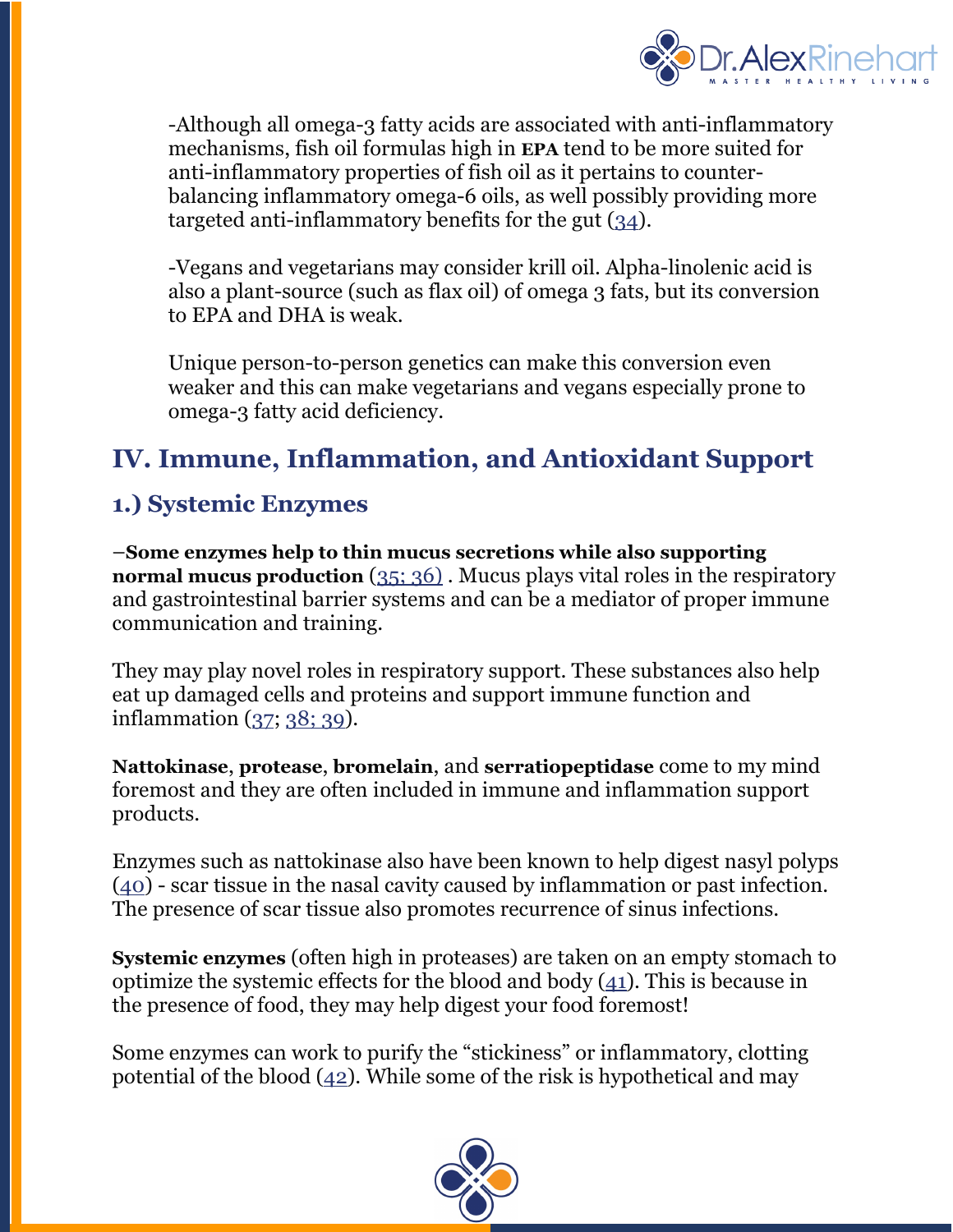

only matter if the blood is "sticky" in the first place, check with your doctor prior to use if you are on any blood thinning medication.

## **2.) Glutathione Support**

**Glutathione** is the body's master antioxidant and a powerful immune modulator. It is one of the most important in-house protection systems of the body.

When inflammation occurs, it creates oxidative stress, and glutathione can help to mop up this release.

**-N-Acetyl Cysteine** is a non-enzyme that is known as a mucolytic, and it also supports glutathione levels.

**-Alpha-Lipoic Acid (ALA)** may also help the body recycle its current production of glutathione – allowing you to get more out of the supply you're already making. It also is an antioxidant.

You can also supplement directly with glutathione, but it needs to be in a special capsule or liposomal form for proper delivery.

Some reduced glutathione can be absorbed, but I still emphasize taking a glutathione precursor like NAC, a recycler like ALA, or going with a liposomal glutathione.

**-Liposomal Glutathione** is a form of glutathione that optimizes its delivery and absorption.

Intakes of 100mg-2000mg can be used on a daily basis.

Acute support may increase intake needs to 4000-6000mg. It can be an expensive option and in many cases people choose to take a level that's affordable to them.

Otherwise one might choose to use a NAC and/or ALA supplement more affordably. All of the strategies can be used alone or in combination with one another.

### **Mitigating inflammation in the first place will also support glutathione because you won't use up or put strains on your existing supply.**

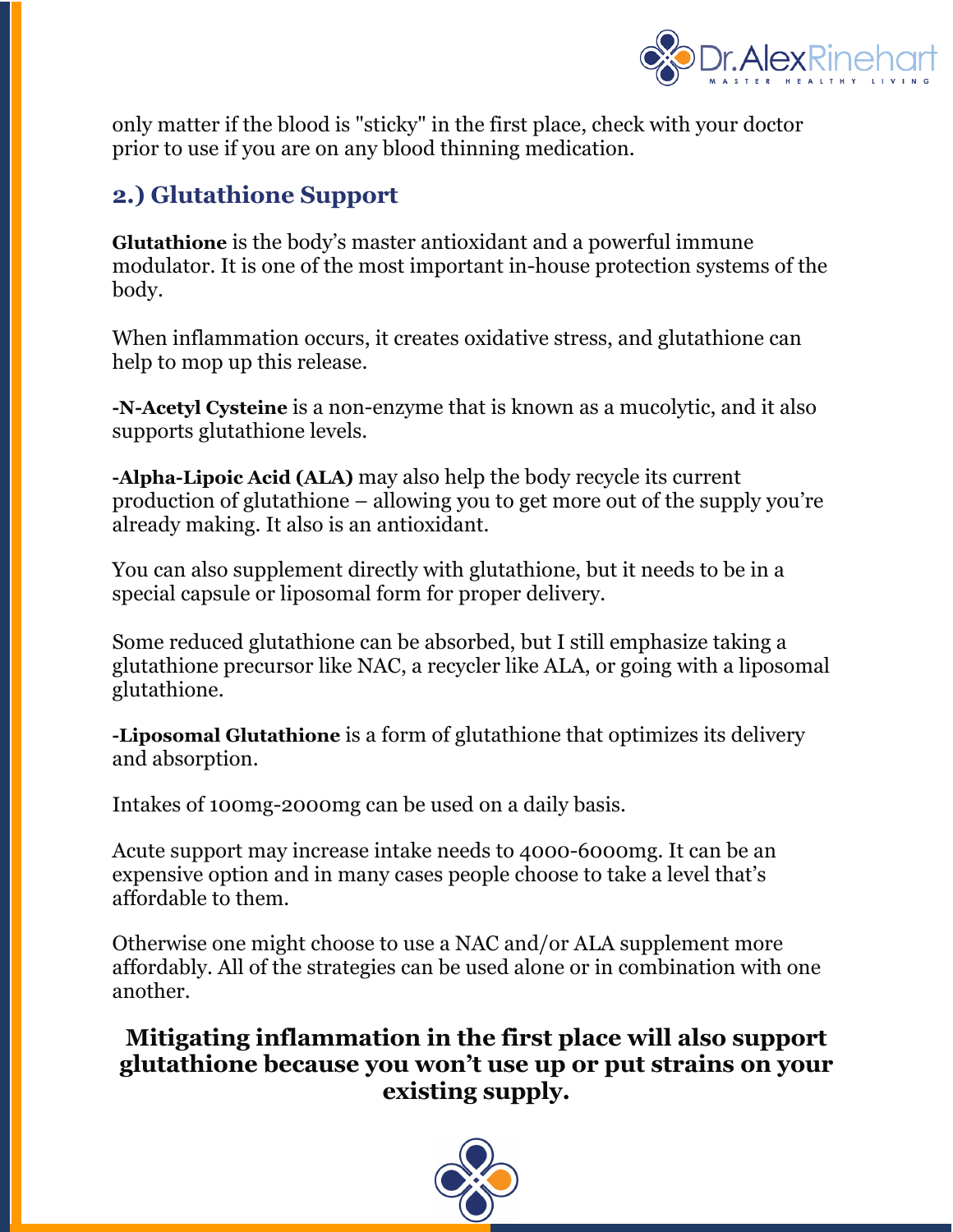

## 3.) **Support Inflammation**

**Curcumin**, **fish oil**, **hops extract/xanthohumol**, **boswellia**, **ginger**, and **specialized pro-resolving mediators (PRMs/SPMs) are among some of the most powerful and recognized natural agents to support inflammation naturally.**

**Immunoglobulins (IgG)** can also be very supportive of inflammation without suppression of the immune system.

These strategies work to cool inflammation while also supporting immune balance

## **4.) Core Antioxidants**

The body is equipped with powerful antioxidant systems of its own. It can also be supplemented with antioxidants from colorful foods, as well as supplements.

In addition to glutathione, **coenzyme Q10** is a powerful antioxidant that protects the fatty membranes of our body, heart, and brain. **Ubiquinol** is the best-absorbed form of coenzyme Q10. **PQQ** is a newer substance that may help the body make its own coenzyme Q10 while also supporting its own antioxidant benefits (43).

**Vitamin E** is prevalent in fruits, vegetables, and nuts. It also can be supported with tocopherol supplements. I avoid supplementing with alpha-tocopherol, and look more to a **mixed tocopherols/tocotrienols**. Vitamin E and its related forms help protect fatty tissues of the body from oxidative stress.

More often than not, a healthy diet should provide ample Vitamin E, but sone unique tocopherol and tocotrienol products may provide unique adjunctive support to optimize the antioxidant benefits

**Selenium, Zinc, Manganese, Copper** also support our in-house antioxidant systems. A few brazil nuts can supply body needs of selenium. Mushrooms, greens, and nuts are natural sources of these trace minerals.

Some of these minerals compete with one another for absorption, so take separately when supplementing.

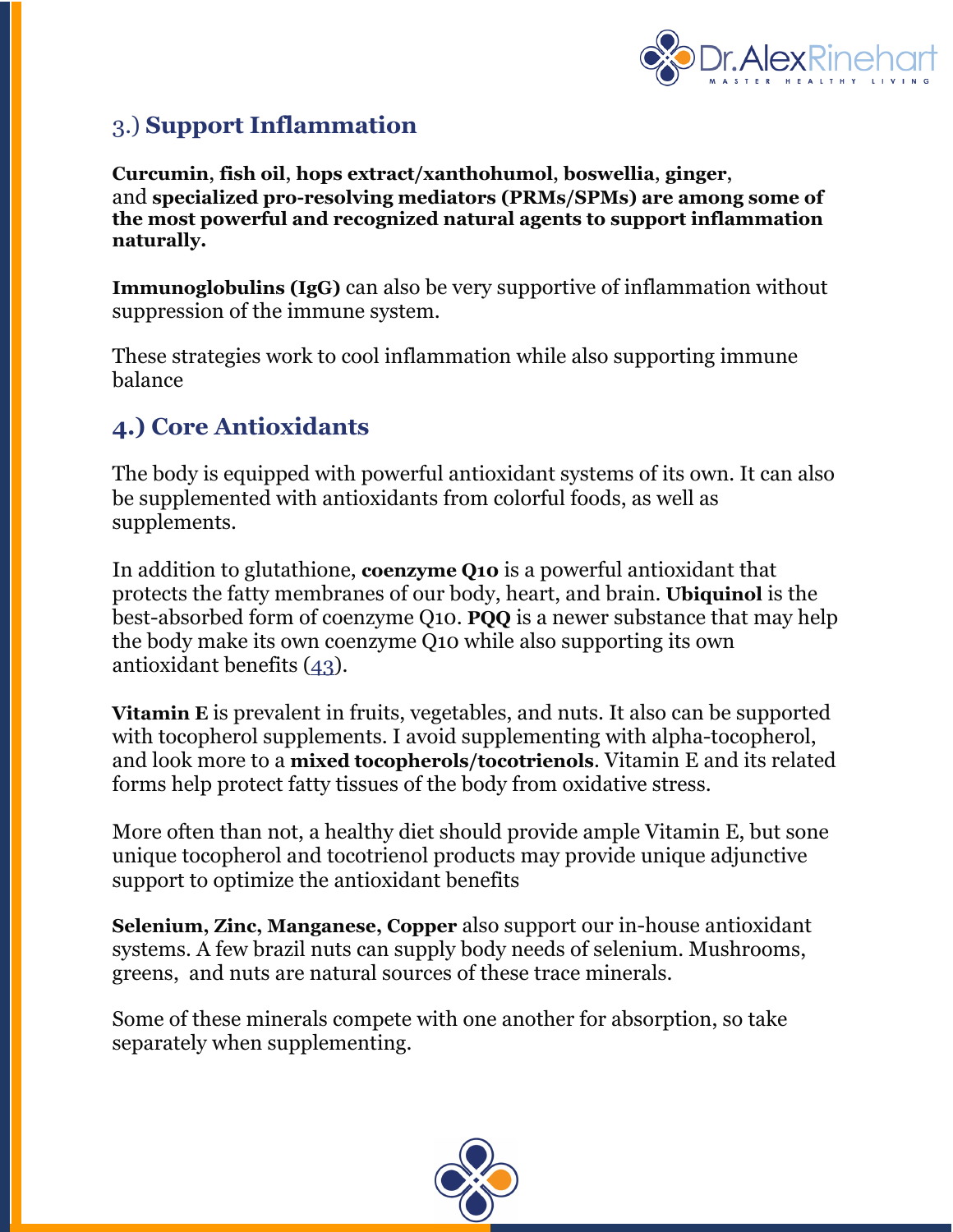

**Superoxide dismutase (SOD)** is a powerful antioxidant in the body and can be supported with zinc, copper, and manganese. SOD can also be taken directly as a supplement.

SOD is broken down by stomach acid, so if supplementing with SOD directly, you want to take it with a special enteric capsule so that the contents are released after the stomach. SOD added to a non-protected capsule can be a waste.

When glutathione levels are low, the body may turn more to its SOD systems. And, likewise, when the SOD levels are low, the body is more dependent on healthy glutathione function.

**Melatonin** has also been discussed as a supportive agent as it has antiinflammatory and antioxidant properties, and may help support antioxidant activity in the brain. It also supports immune function and sleep which can support better outcomes in those that are ill  $(44)$ .

Perhaps some of the possible utility in the context of COVID-19 may relate to the presence of ACE2 receptors in the brain.

This brings the possibility that other brain or neuro-supportive supplements like **gingko biloba**, **Lion's mane mushroom**, **alpha lipoic acid**, **curcumin**, **resveratrol**, or **palmitoylethanolamide (PEA)** may support brain and nerve-protective functions in the context of acute infection.

# **V. Antimicrobial Herbs and Probiotics:**

**a.) Monolaurin** is a fat naturally found in breastmilk that is derived naturally from coconut oil. It is well-regarded as a natural antimicrobial compound meaning it has a natural potential to limit the growth of bacteria, fungi, parasites, mold, and viruses.

*In vitro* study has shown that monolaurin has an ability to disrupt the structure of enveloped or lipid-coated viruses (45). Enveloped viruses are fatty capsules that contain the RNA or DNA material of a virus.

The virus depends on a host to replicate that encapsulated RNA or DNA material - and largely through its inflammatory effects (coughing, sneezing, contaminated surfaces), the virus is able to eventually infect and hijack a new host and the cycle continues.

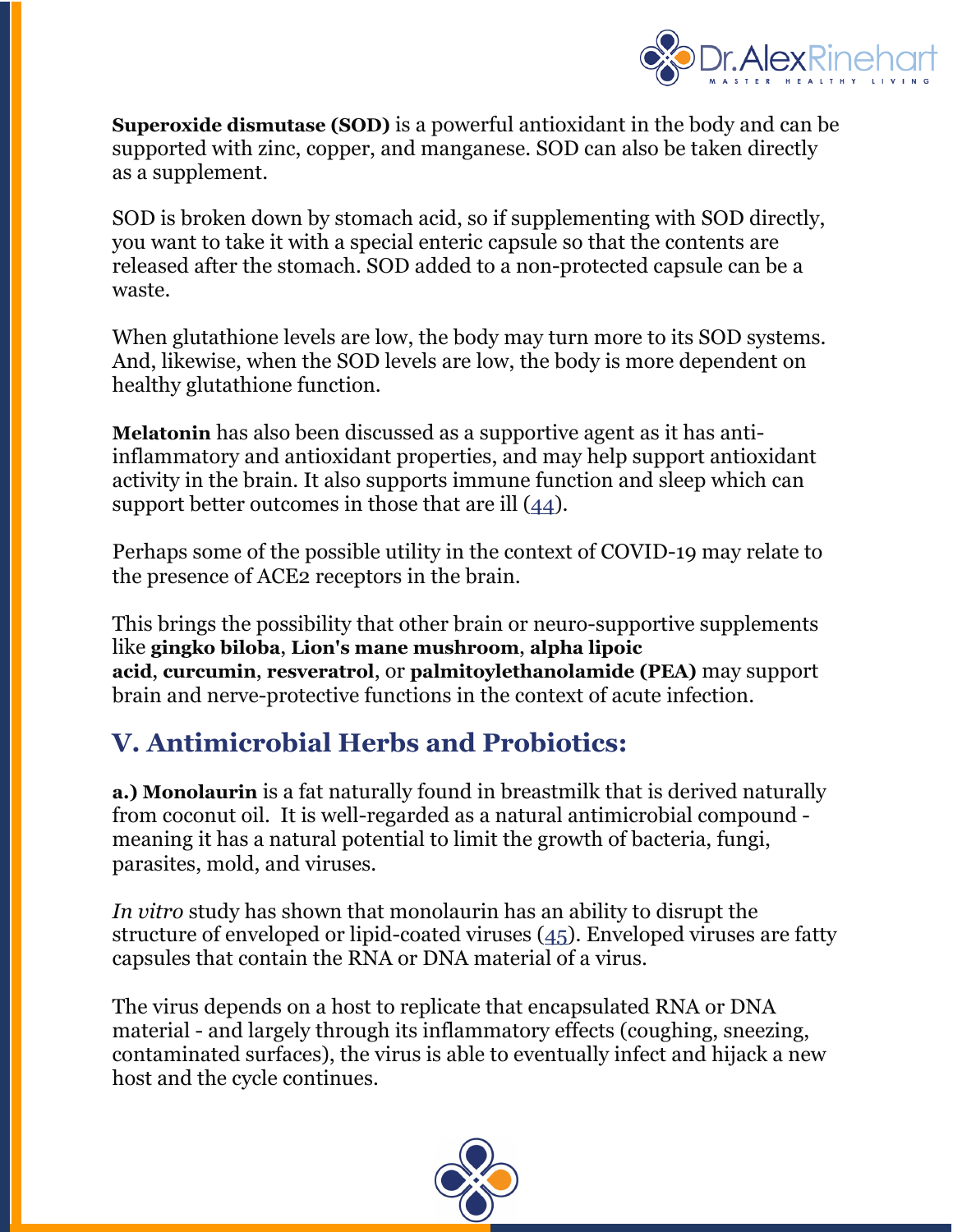

Coronaviruses, independent of the strain, are enveloped viruses. COVID-19 is caused SARS-Cov-2 - *an enveloped RNA virus*.

Remember, COVID-19 is a novel virus, so any studies that could be conducted are in progress at best, and are less likely to involve natural compounds.

So the ultimate frustrating answer to "W*hat does the science say?"* is that we don't know yet.

Monolaurin sounds like a great option as it is regarded anecdotally along with some in vitro and animal studies to help support a natural response to enveloped viruses such as influenza, herpes simplex, HIV, and Epstein Barr virus to name a few.

**It's important to understand that an antimicrobial can increase short-term inflammation as a result of a killing activity against viruses, yeast, bacteria, and fungi.**

**Short-term inflammation may not be preferred and, as commented on in** *The Lancet,* **may act as a double-edged sword when it comes to COVID-19** (46).

### **Natural Strategies for "Die-Off" or "Herx" from Antimicrobial Support**

When some microbes die, waste, toxins, and debris can be flushed into the system.

When this happens the body may experience some fatigue, headache, body ache, or mental fog, as well as a short-term inflammation due to the response to the microbial material.

Over the long-term, antimicrobial extracts will work to modulate inflammation by reducing the microbial/infectious load on the body.

This short-term increase in inflammation associated with die-off may not be preferred in the context of COVID-19, and you may wish to consult with a health provider prior to using natural antimicrobials.

The question of how to suppress inflammation, without suppressing the viral immune response is one of the core dilemmas facing physician's who may

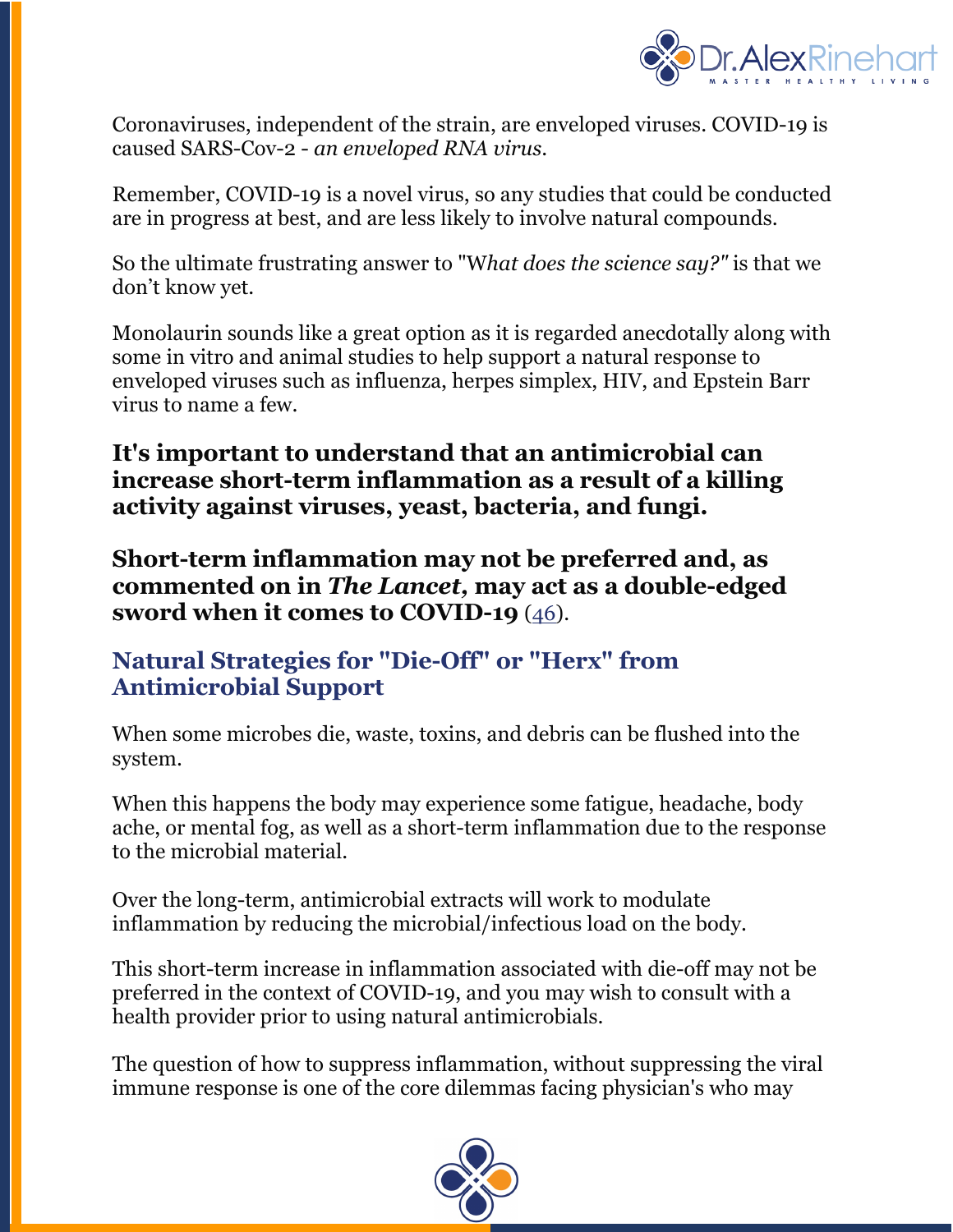

generally turn to steroids or other anti-inflammatory drugs that may be associated with immune-suppression.

### **Natural anti-inflammatory extracts from herbs may be more immun0-modulatory in nature, and able to support inflammation and balanced immune function at the same time - while also boasting high safety profiles.**

A history of bacterial overgrowth, candida overgrowth, or other chronic infection may increase the chances of experiencing this short-term rise in inflammation.

#### **This response to antimicrobial herbs, probiotics, and similar strategies is known as a "die-off" or a "Herx" response.**

This response can sometimes be counterbalanced by some of the strategies mentioned previously, as well as by introducing these agents more slowly.

#### **Common Strategies to Consider for Die-Off:**

o

•

- § The first strategy for die-off is to **stay hydrated** so you continue to flush wastes. You may want to take it easy when going through die-off as the process can be a stress on the system.
- § **One of my favorite counterbalancing strategies is to take supplemental Immunoglobulins (IgG). 2-4 grams (2000mg-4000mg) split in morning and evening. Doses can range from 2-10 grams. Most support can be reached in the 4-5 gram range - more is not necessarily better. 10 grams is used in medical food preparations. Intake less than 2 grams may still be supportive.**

**IgG are supportive for inflammation as they directly neutralize or bind toxins, help maintain the gut barrier, and help modulate the immune system (47; 48)**

§ For those unable to take IgG due to issues with beef or concerns that it is not a vegan-derived product, a very slow titration period is the next best guideline. The IgG I use is derived from bovine serum (blood). Other IgG may be

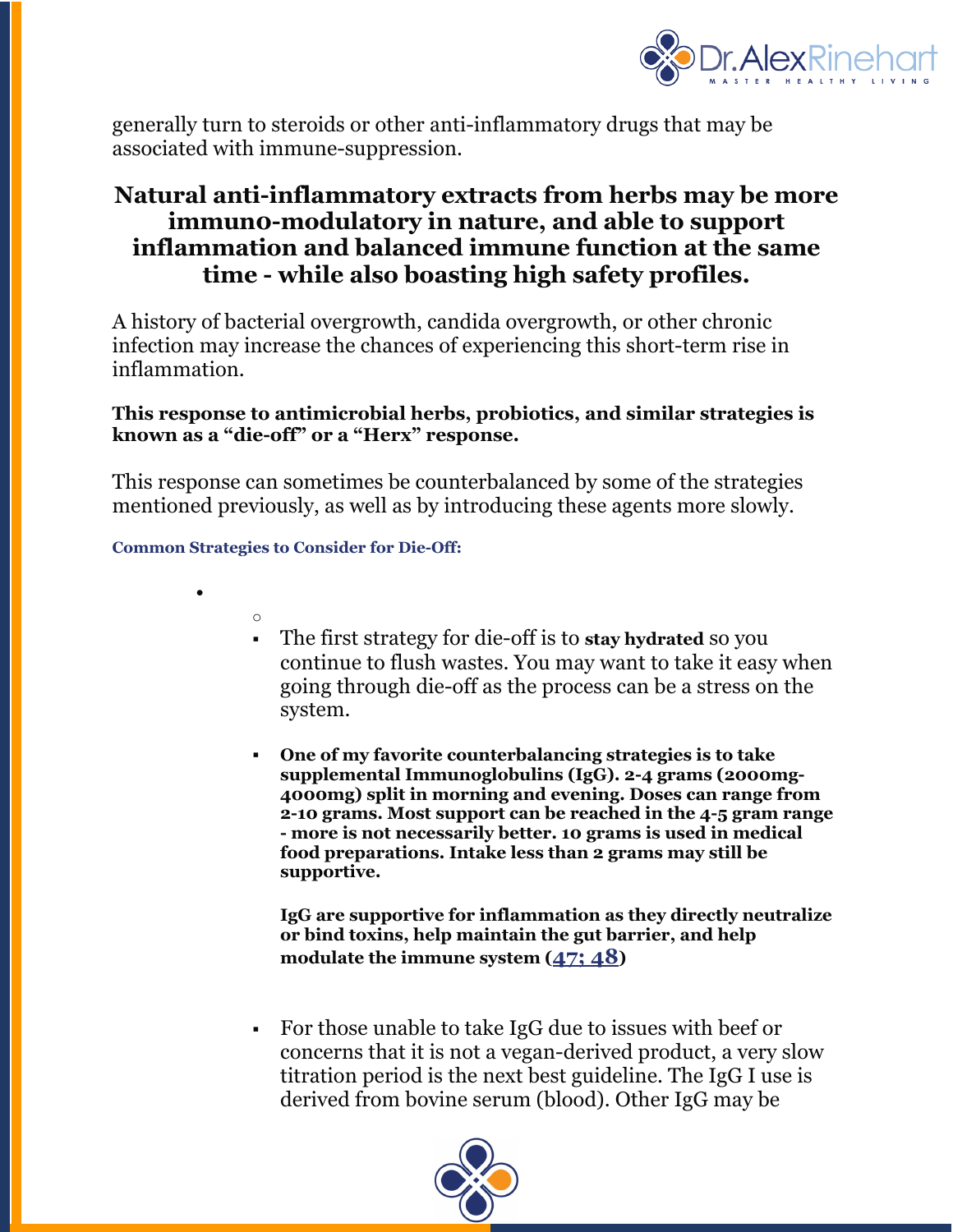

derived from colostrum (cow milk) - but colostrum-derived IgG may contain traces of casein, whey, or other proteins where sensitivities are common.

Serum-derived IgG avoids issues of milk sensitivity, but is not suitable for those with a beef allergy or sensitivity.

A **milk thistle** or **curcumin** supplement that supports liver health, or **glutathione support** (see above) may serve as alternative and plant-based options to help the body mop up some inflammation and support the liver. **Activated charcoal** and **Bentonite/Zeolite clay** are also well-regarded to help bind up potential toxin release in the gut.

- § **Systemic enzymes** (protease, cellulase, etc) may also help support degradation of inflammatory proteins and cell debris that can be released from "die-off". Some may promote more die-off in the first place as they can work as "biofilm" disruptors and help antimicrobial agents work better. Yet, when die-off has already taken place, they will work to digest the inflammatory proteins and cell debris that may have been released.
- § I conjecture that a number of plant polyphenols and flavonoids (compounds similar to **curcumin** or **quercetin**), such as **resveratrol**, **licorice root**, **gingko**, and others may ultimately reveal supportive anti-inflammatory and immune-modulatory mechanisms in the context of COVID-19. For now, formal study may be absent.
- § Strong chelators (often used in similar contexts of weaker binders) are used for heavy metal or other types of poisoning **may not be ideal** to use in the context of COVID-19 concerns as chelation is a stressful process on the body as these compounds are "pulled" out and detoxified.
- On a related subject, I'm generally a fan of dental amalgam (mercury) removal, yet **timing amalgam removal procedures with a holistic dentist during a viral pandemic may not be ideal**. Hypothetically, it may be determined professionally that severe antibody-reactions to mercury may be present and worth more immediate removal as it pertains to individual

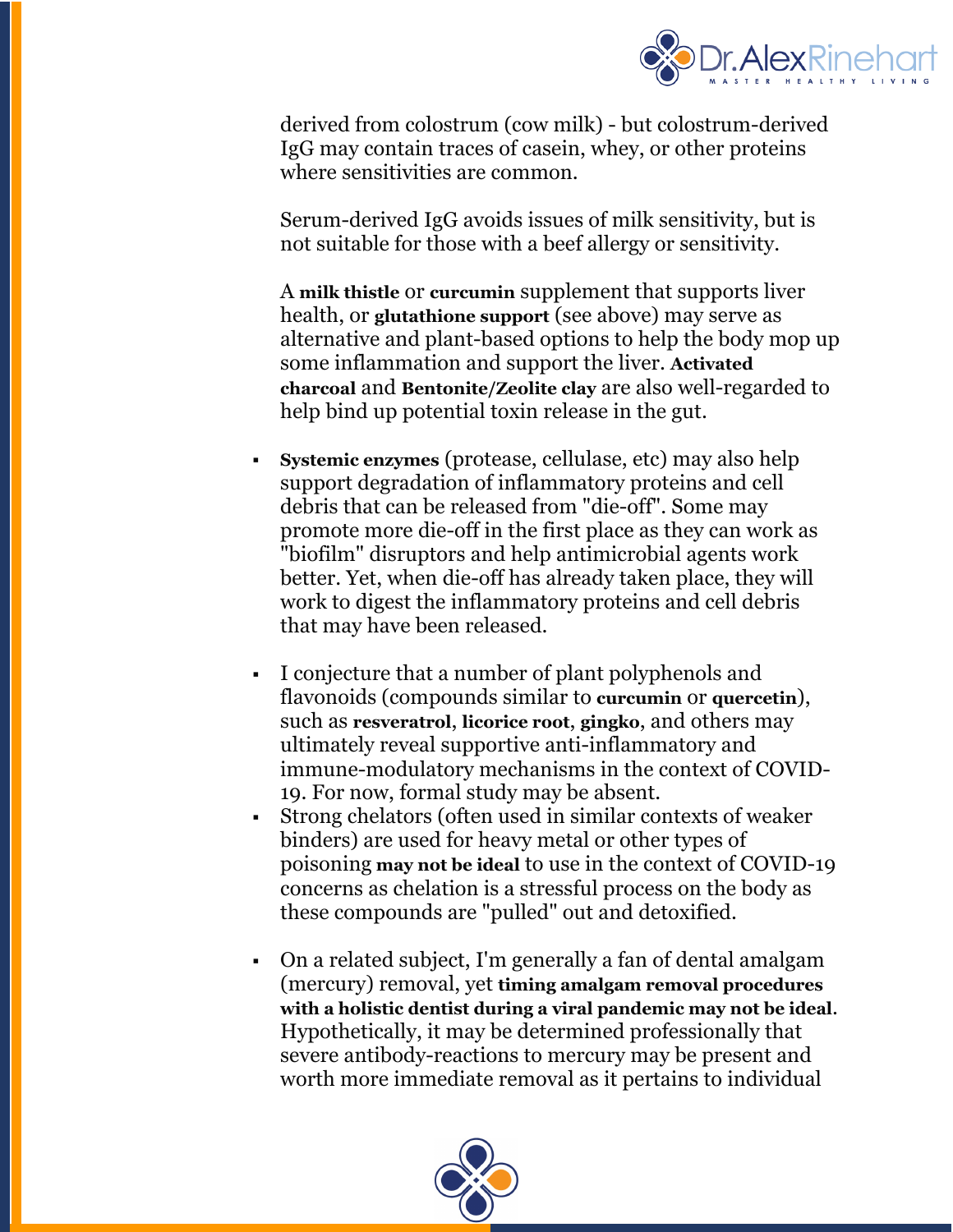

circumstances.

If one was to feel foggy-headed, bloated, or experience diarrhea when introducing a natural antimicrobial – it can be a signal to slow down or perhaps add supportive anti-inflammatory supplements and natural binders.

Some work through this "Herxing" naturally as it is a short-term response that may only last one-three days.

I remind my clients that die-off or Herxing is also widely called a "healing crisis" and is generally recognized as a healthy sign of a product working.

"Low and slow" is the best rule of thumb when it comes to dealing with natural products that may trigger die-off.

Providing enough support while not flaring up inflammation is a balancing act for practitioners and clients alike when it comes to natural immune support.

## b.) **Echinacea**, **Oregano oil**, **Grapeseed Extract**, and **Berberine.**

These popular herbal extracts are *generally* more antibacterial in their nature.

I regard them less for *direct* antiviral support – but they can be supportive for the immune system overall.

In this way, they may indirectly support viral concerns (and there may be a handful of references to support direct effects with certain viruses too).

Herbal antibacterial compounds may not directly target viruses, compared to the laboratory evidence for an extract like monolaurin, but they are still wellregarded to support general immune function.

**Echinacea**, **oregano oil**, **grapeseed extract**, and **berberine** may trigger "dieoff" responses as well.

**Berberine** interests me because it simultaneously supports normal levels of blood sugar and insulin while also supporting a healthy microbiome. It is being used in a more widespread fashion due to its potential to support metabolism and healthy aging.

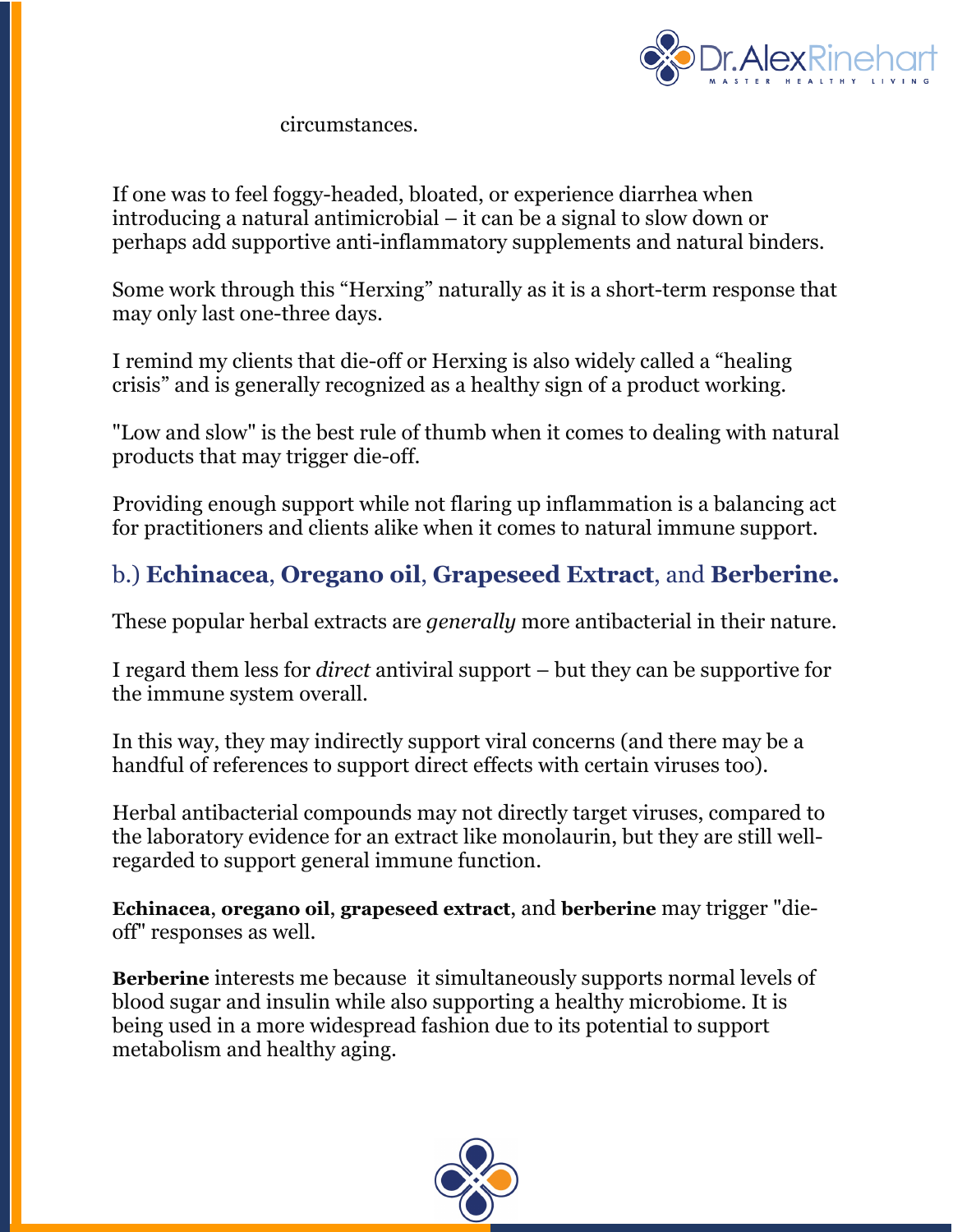

Blood sugar problems often come hand-in-hand with cardiovascular disease and both are among the highest risk factors of patients succumbing to COVID-19 (49; 50; 51; 52).

### **Berberine is an interesting tool to support healthy glucose metabolism while also supporting a healthy microbiome.**

Other blood sugar supporting herbs and nutrients such as **Gymnema sylvestre**, **Bitter melon**, **Resveratrol**, **Nicotinamide Riboside ("Niagen")**, **Vanadium**, **Magnesium**, and **Chromium** may support inflammation caused by excess energy intake, blood sugar spikes and poor insulin control.

Introduce antimicrobial herbs slowly, add anti-inflammatory support when needed, and work with a healthcare professional if you have questions as to what is right for you.

Long-term use of most antimicrobial herbs, at least at high-dose, is not recommended as healthy bacteria may eventually be affected - I generally use them for one to three month periods, occasionally up to six months or longer for more difficult cases.

**Eventually, supplemental, dietary, or environmental sources of diverse probiotics and prebiotics are necessary to maintain a healthy microbiome.**

## c.) **Spore Probiotics**

Spore-forming, Bacillus probiotics have been clinically studied to reduce leaky gut, improve metabolic factors, and help support other healthy bacteria throughout the digestive tract (53).

Spore probiotics also act as modulators of the microbiome - they support the growth of healthy bacteria and disfavor the growth of unhealthy bacteria  $(54; 55; 56).$ 

You may wish to introduce spore probiotics more slowly during the pandemic if first starting them, but they are offering very valuable support for immunity, mucosal health, and the gut microbiome.

**We recommend introducing spore probiotics and personalizing a strategy to include supplemental IgG, glutathione, or general ani-inflammatory and liver support.**

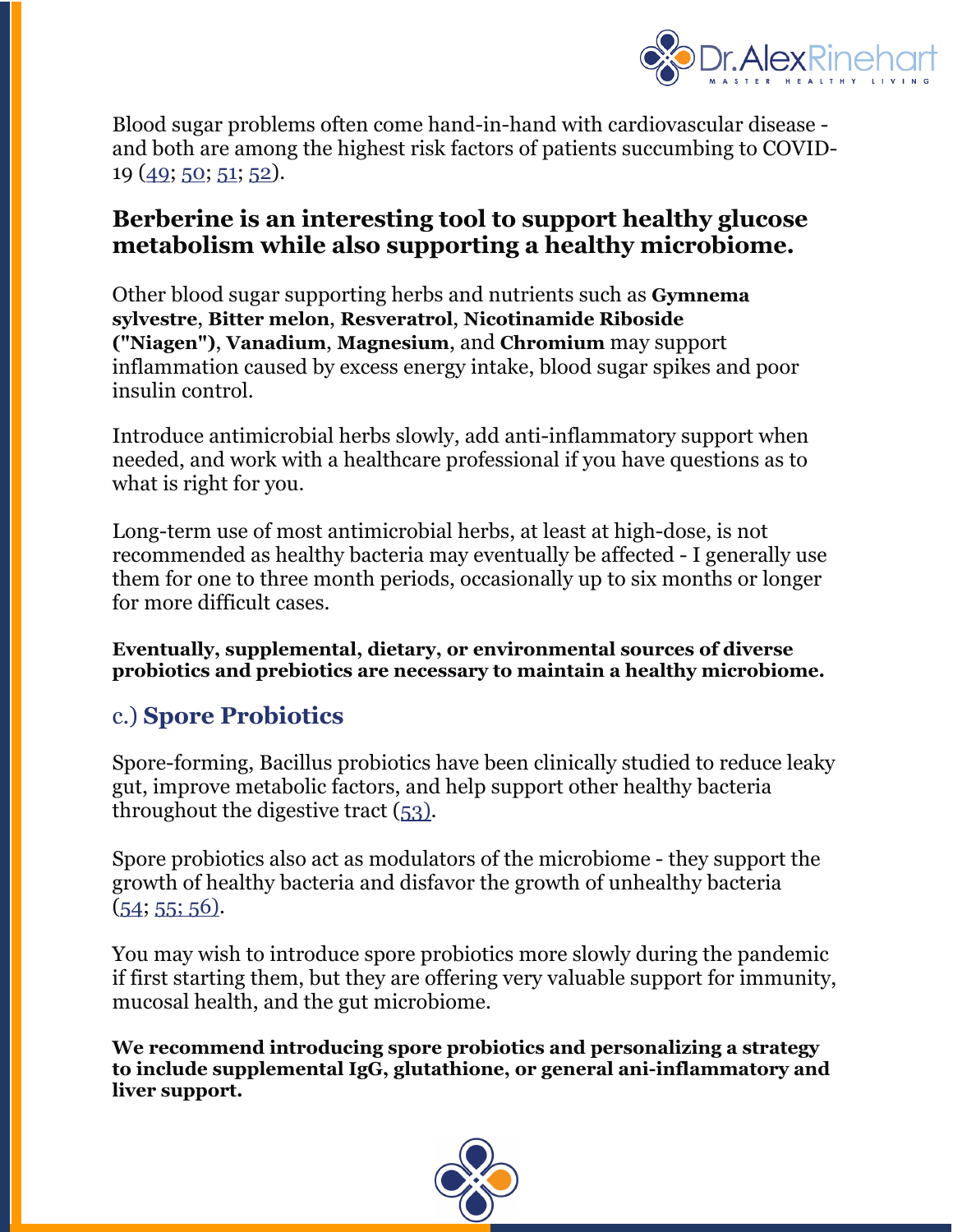

Follow manufacturer instructions as to increasing intake slowly over the first couple of weeks.

## d.) **Lactobacilli Probiotics**

**Lactobacilli** probiotics can be immune-stimulating and may contribute to immune-activation over the first few days of their use (54). This is a healthy response, but in context, may not be preferred without other supports.

Their use might be delayed in preference to the use of other classes of probiotics such as **Bifidobacteria**, *Saccharomyces boulardii*, or **spore probiotics**.

Likewise, an **IgG supplement** may help mitigate concerns of inflammation while simultaneously supporting immune-modulation. Individual response varies.

Introduce a new Lactobacilli-containing mix slowly if you have concerns, and use personalize adjunctive support with some of these strategies when you do.

If you've been taking a Lactobacilli probiotic – chances are you've already made it through those first 3-5 days of immune stimulation and you're more likely to be benefiting from their general immune-modulating and balancing benefits.

## **e.) Bifidobacteria Probiotics**

**Bifidobacteria** avoid the early immune-stimulation that has been associated with Lactobacilli, bifidobacteria are associated with more "balancing" immune benefits.

If Lactobacilli seems to be "too much" for your system, try switching to a Bifidobacteria probiotic.

Bifidobacteria also support production of short-chain fatty acids - which are important to supporting healthy immune responses and maintaining the health of the gut lining and mucosa.

Other supportive microbial strains include *Akkermansia muciniphila* and *Faecalbacterium prausnitzii.*

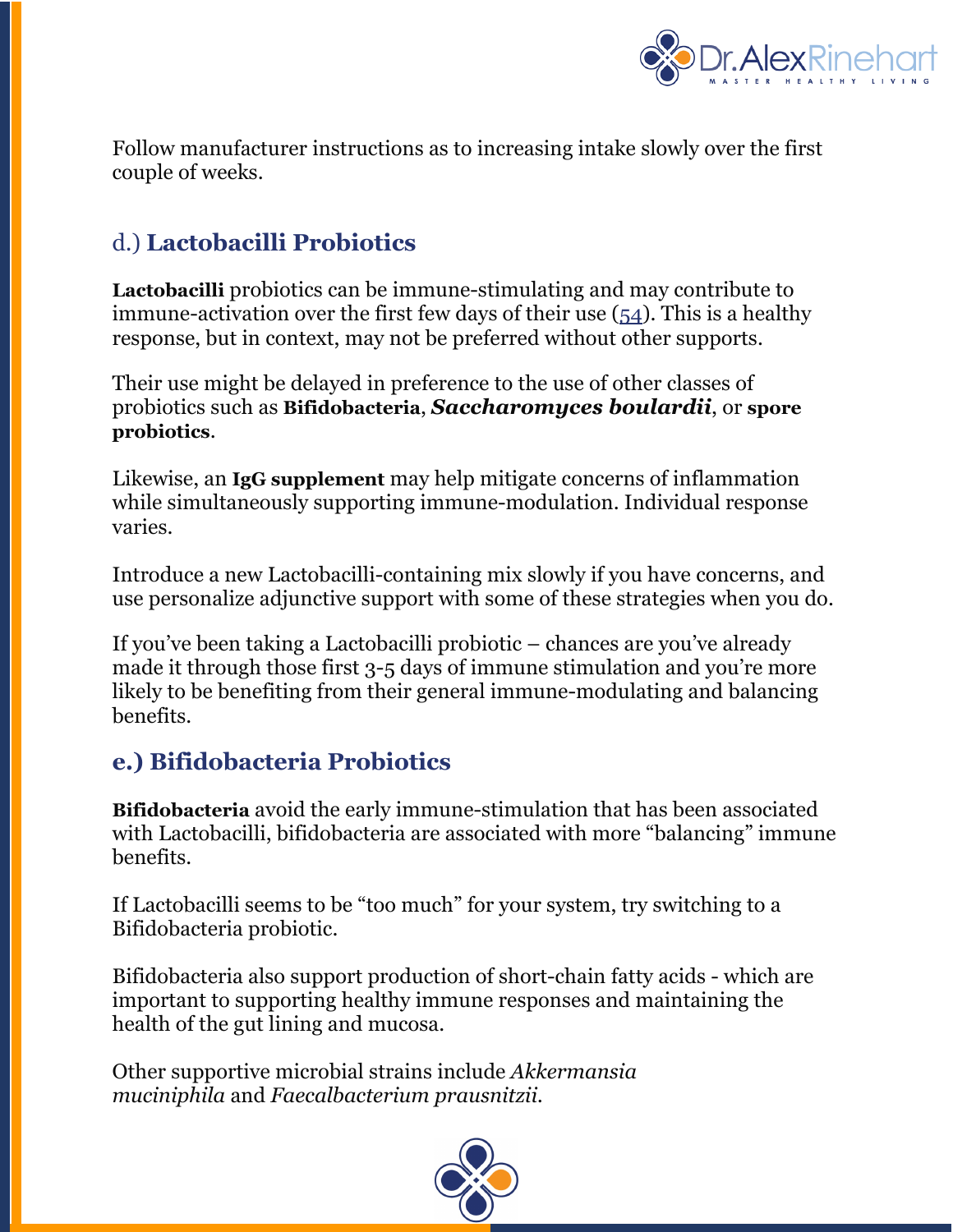

These keystone strains of microbes are not stable enough to be taken as oral probiotics - but may be supported through the consumption of prebiotics, such as a range of oligosaccharides which can be taken supplementally.

**Prebiotic oligosaccharides** also support Bifidobacteria growth.

# f.) **Garlic - Using Food and Supplements**

**Garlic** has been recognized for its medicinal purposes for thousands of years. It supports cardiovascular health, has been recognized as a broad-spectrum antimicrobial, and most people agree that it tastes pretty good too.

Look for an aged, high-allicin/alliin product supplementally - preferably enteric coated or in a special capsule so you're not burping up garlicky aftertaste.

#### **When cooking, it is actually best to crush or chop garlic and let it sit for a good ten to fifteen minutes prior to cooking.**

When you cut garlic, it mixes natural precursor compounds that together that react and form the healthy compounds that put garlic on the map as a superfood.

If you simply add garlic to food directly after chopping or pressing it, you're missing out on the majority of its food-as-medicine properties. Instead, let it sit for 10-15 minutes.

When cooking, the first step I do is chop or press my garlic to allow this time to pass while I prepare & add the other ingredients.

In doing so, I optimize the creation of garlic's health-promoting compounds. Supplements can be useful for those not wanting to wait the 10-15 minutes, or who don't like the taste and opt for an enteric coated tablet or specialized enteric capsule.

# **VI. Maintain a Regular, Healthy Diet**

During our uncertain time, the normal call for a healthy diet doesn't change; it becomes more emphasized.

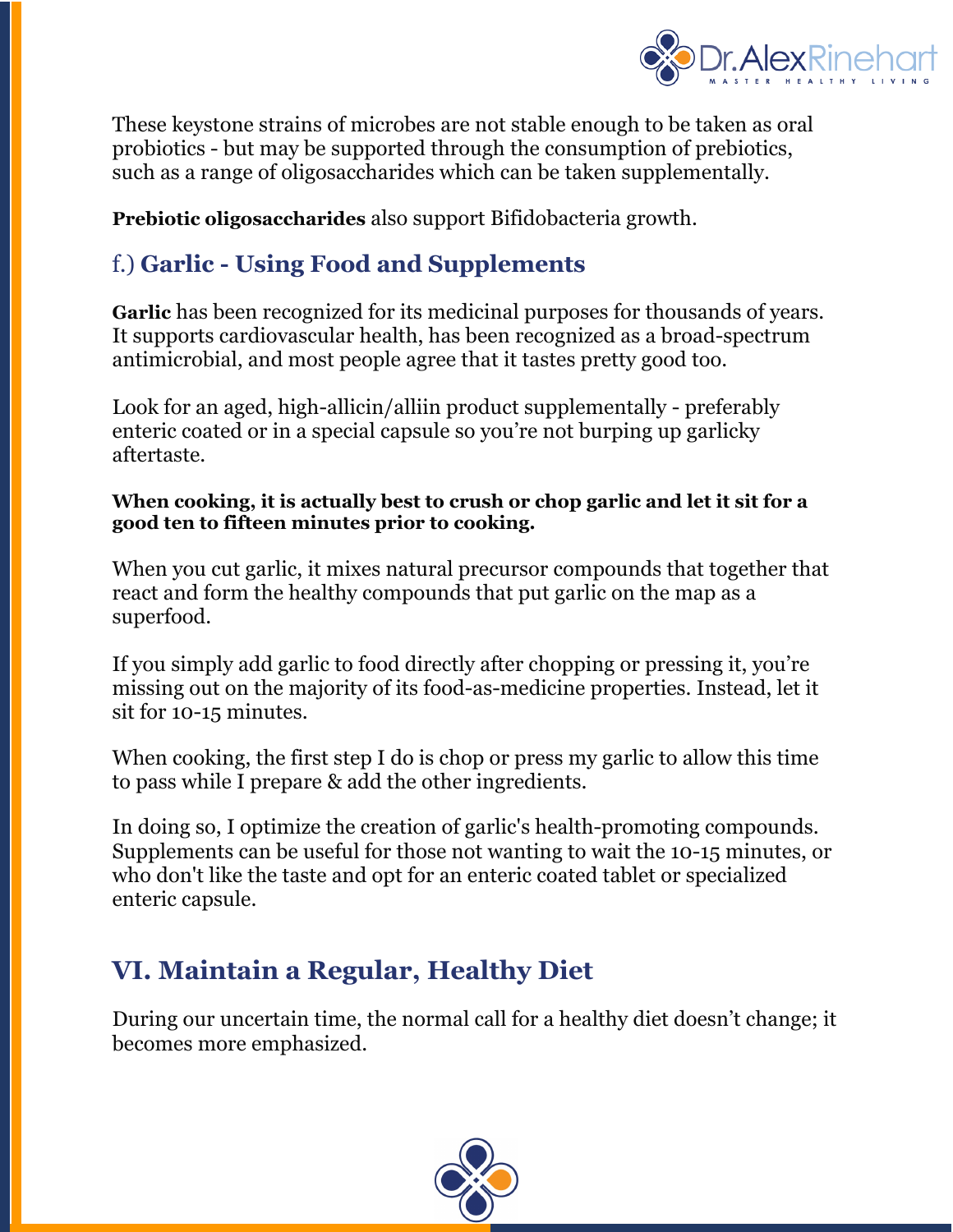

Despite panic buying at the grocery store, I have found the produce section to have remained in good shape. Utilize grocery delivery and pick-up services when available. Avocados are nice to stock up on because they last awhile and pack a lot of nutrition.

Buy a mix of ripe and unripe avocados and even though you may not be making it to the store as often, this is one strategy on how to "stock up" on healthy food.

Meat and fruit can be frozen, and so can greens which may still taste fine in a smoothie. Onions and garlic last awhile when stored correctly. Acorn squash, spaghetti squash, zucchini, cucumber, parsnips, sweet potatoes, and turnips are pretty resilient to going bad and can help bring bulk to freshly cooked meals.

Fresh greens have remained readily available at the store but improvise where you can when stuck at home and consider gardening your own sources whether it's limited to your backyard or a small herb garden on a patio/balcony.

I'll emphasize some of the more acute concerns with inflammatory diets here. These would be recommendations for everyday health and seasonal immune support.

## **Healthy Diet Reminders:**

a.) **Avoid or minimize gluten and wheat-containing foods**, as gluten causes a leaky gut in everyone that consumes it  $(55)$  – and this leaky gut response happens independent of an allergy or sensitivity.

b.) **Be extra mindful of sugar and alcohol intake** - many of us are bored, stuck at home, and stressed and might be prone to stress-eating or more alcohol than normal to calm nerves.

Excess sugar and alcohol intake damages most tissues in the body and may lead to increased expression of ACE2 receptors on the surfaces of your lungs, gut, and circulatory systems that the virus uses to enter the body.

Extra stress and uncertainty may also lead to a start or increase in cigarette use, which will increase inflammation and expression of ACE2 receptors in the

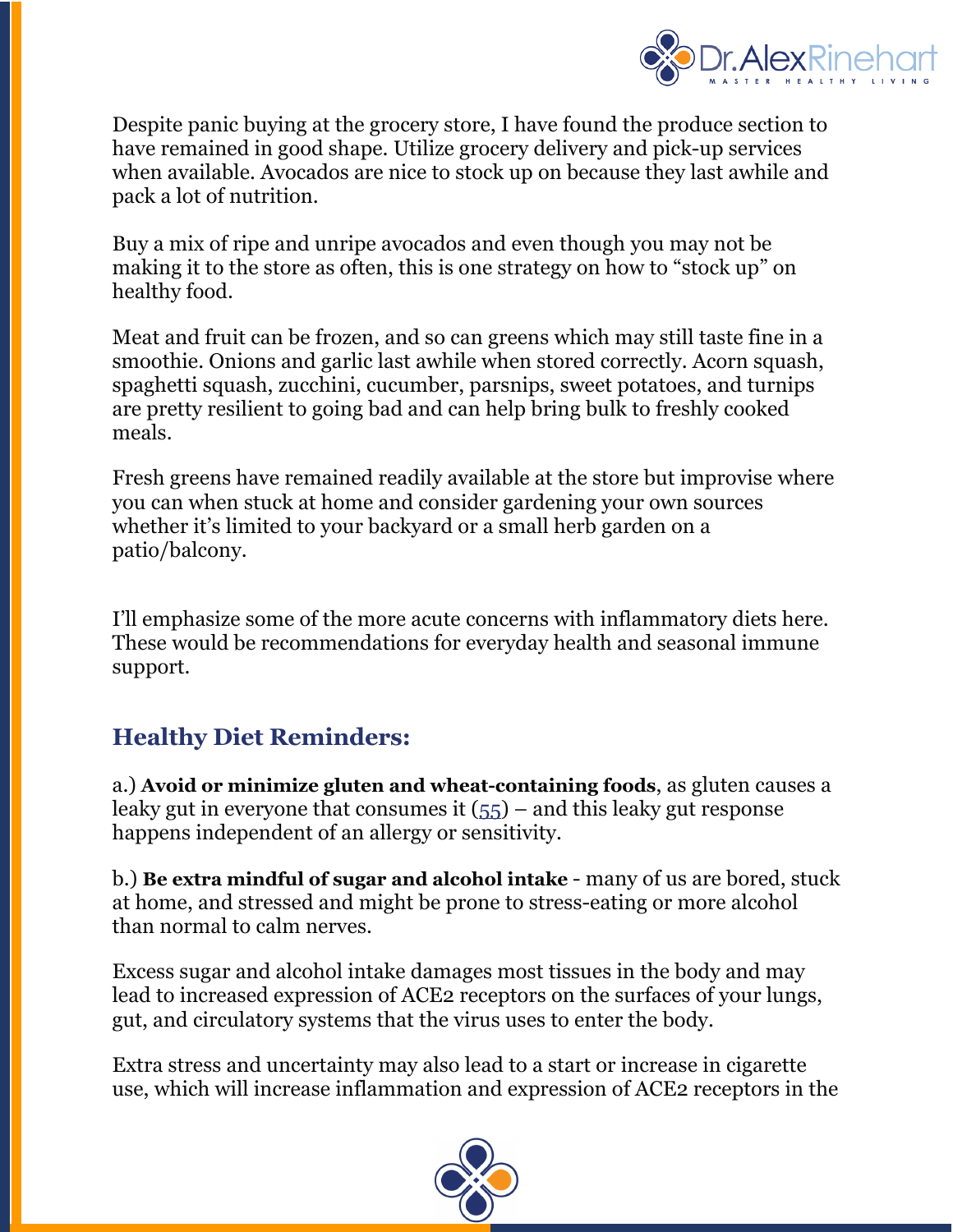

lungs.

c.) **Many processed foods that people are buying in bulk contain canola, safflower, sunflower, cottonseed, soybean and corn oils**. These are highly inflammatory, oxidize easily in storage, and become unstable when heated.

Look instead for coconut, palm, avocado, olive oil, ghee, butter, duck fat, lard, and tallow.

Olive oil is probably the friendliest to taste, cost, and the amount of ways it can be used. For higher heat cooking, look to coconut, or avocado oil. Palm can be used but its production is associated with rainforest and habitat destruction, so it is off my list for that reason.

d.) **Be mindful and try to use more natural means to calm your nerves and fill up your restless time with reading, journaling, stretching, walking, and exercise**. Many times we are not hungry, we may be thirsty or bored.

In nature, it has been suggested that fruit was a natural source of hydration when water was not available, so our bodies may experience sugar cravings when we are not adequately hydrated.

If you've been wasting time or watching TV, look for a productive activity. If you were reading, writing or working, it might be time to take a break and move your body or do something a little more fun or mindless.

Try to find a healthy balance between "pleasurable" and "purposeful" activity. Too much of one can come at the expense of the other and both are needed in a 50/50 ratio for happiness.

Accept that you will experience some listlessness, and avoid the urge to fill those voids with overeating, gaming or TV-binges, or overuse of alcohol.

# **VII. Maintaining Human Connection During Social Distancing Guidelines**

**A loss of "connection" is a huge and under-appreciated contributor for addictive behavior, brain inflammation, and physiologic stress.**

Enjoy the extra time with your partner or kids. Find new ways to connect with old friends.

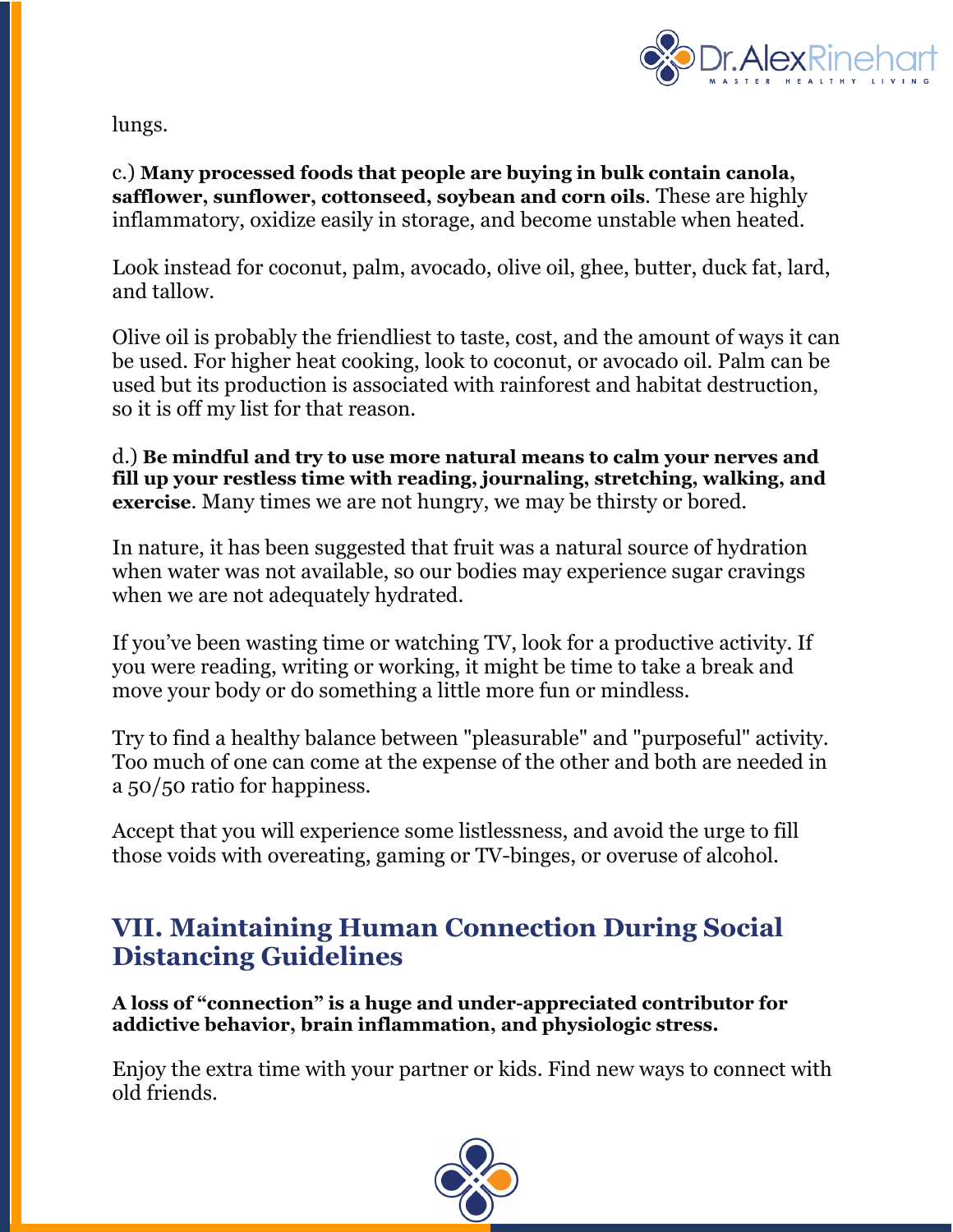

• **Call, set up video chats, and plan virtual game nights with family and friends.**

If you have extra time on your hands, don't simply send a greeting on social media or text, make the phone call, or leave voice or video greetings. Surprise others with greeting cards or a delivery of fresh flowers to bright their day.

• **Allow yourself only 10-15 minutes to catch up on news headlines** - don't immerse in the 24 hour news cycle.

News outlets are designed to startle emotions and compete for your attention foremost. Get informed and then circle back to the creative, intellectual, and healthy pursuits that move your life forward.

When you connect with others, you'll love the conversations more when each person is sharing positive insights from their creative, intellectual and health/fitness pursuits versus what they may have heard on the news or the local paper.

• **Look into free and paid courses online.** Consider business-related or selfhelp courses. There are endless online courses, guides, and how-to programs out there, and it's impossible for me to know which ones might be best for you in time and place.

Mindvalley.com can be a source of a range of beautifully-designed courses that can bridge the gap between spirituality and the hard sciences. While Tony Robbins has received some recent criticism, his core work like that featured in *Awaken the Giant Within* is timeless and many of his audio programs are easily purchased online.

Now's the perfect time to dive into your values, what's working or not working in your life, and etching out a plan to get you to where you want to go.

• **Celebrate and honor birthdays, anniversaries, holidays, and religious traditions as creatively as you can**. It can be important to keep these traditions alive as they give us a sense of predictability, connectedness, love, and security in their own ways. Spirituality is a key factor in whole body health and should not be overlooked.

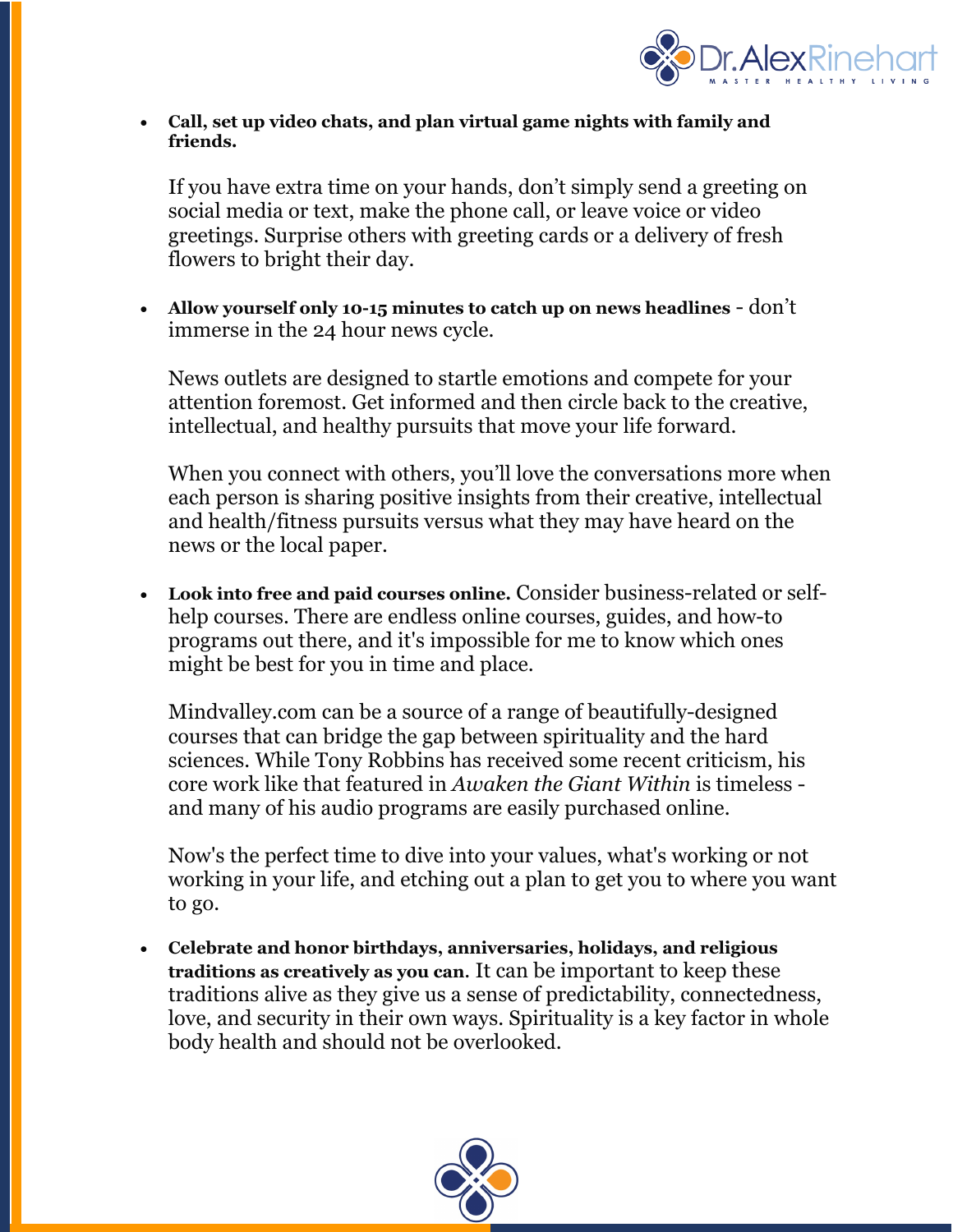

- **Make up living room, backyard or neighborhood workouts while abiding by local guidelines.** Post videos or workout instructions for other friends to see and for natural accountability. Some of the best workouts do not require equipment.
- **Engage in daily Gratitude practice or general Journaling/Writing/Poetry Activity -**

Gratitude is a bridge between spirituality and science. It is is one of the most powerful strategies to create happiness. It can be a family, group or individual activity. Journaling can help transfer uneasy thoughts out of our brains and on to paper.

Distancing our thoughts from our "selves" is a central component to meditation and spiritual practices. The same practice is also supported in behavioral and psychological research.

**When difficult thoughts are on paper, we not only gain new understanding and relieve stress, but we disassociate these feelings for what they are - just feelings that do not need to dictate our "identity", and will simply pass with time.**

- **Poetry** is a unique way to encapsulate emotions and artful expression in writing. If feeling angry or sad thoughts, sometimes writing them down and then tearing up the paper can help the emotions dissipate from your physical senses. Musical expression is similar in this regard.
- My best realizations, career decisions, relationship improvements, and "a ha" moments, have come from simple **journaling and reflective practice**.

These practices can be as simple as "to-do"/"most important task" lists, pro-con lists, what worked/what didn't work, and reflections of how you might handle situations differently in the future, or how a "virtual mentor" or role model might handle a situation or choice of action.

Journals do not have to be a "dear journal" practice of capturing your most personal thoughts - they have utility for both analytic and expressive personalities.

### Moving Toward Collective Recovery - A Personal Note

I do not like to think of this time as a "new normal", but as a "temporary abnormal". Hopefully these strategies and suggestions bring value to you when it comes to a natural, more holistic perspective.